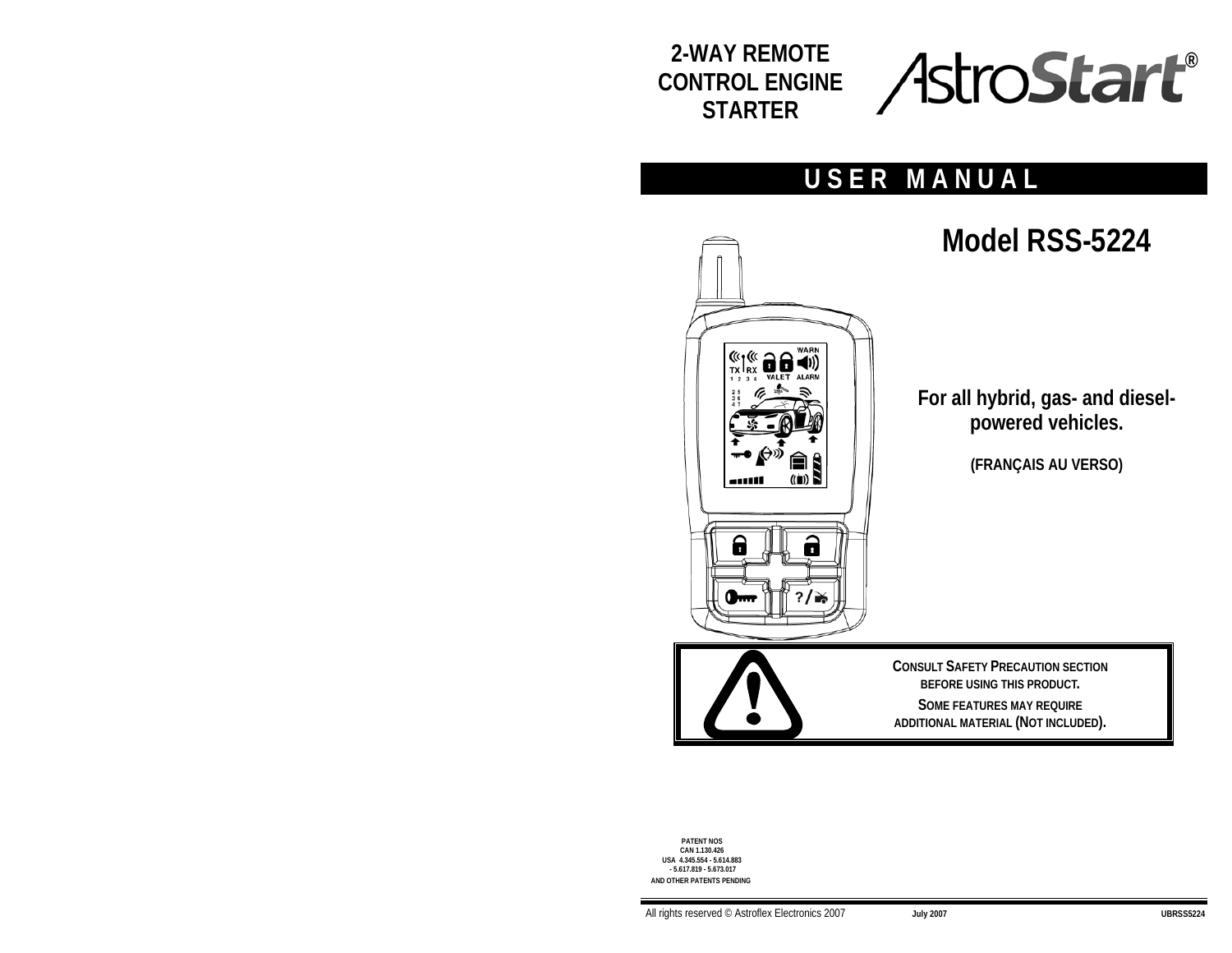# **GOVERNMENT REGULATIONS**



This device complies with the requirements of Industry Canada (IC) - Management of Radio-frequencies, as specified in document CNR-210. Its use is authorized only on a no-interference, no-protection basis; in other words, this device must not be used if it is determined that it causes harmful interference to services

authorized by IC. In addition, the user of this device must accept any radio interference that may be received, even if this interference could affect the operation of the device.



This device complies with Part 15 of the FCC rules.

Operation is subject to the following two conditions:

- (1) this device may not cause harmful interference and
- (2) this device must accept interference that may cause undesired operation.

This equipment has been tested and found to comply with the limits for a class B digital device, pursuant to Part 15 of the FCC Rules. These limits are designed to provide reasonable protection against harmful interference in a residential installation. This equipment generates uses and can radiate radio-frequency energy and, if not installed and used in accordance with the instruction manual, may cause harmful interference to radio communications. However, there is no guarantee that interference will not occur in a particular installation. If this equipment does cause harmful interference to radio or television, which can be determined by turning the equipment OFF and ON, the user is encouraged to try to correct the interference by one or more of the following measures:

- Reorient or relocate the receiving antenna.
- Increase the separation between the equipment and receiver.
- Connect the equipment to an outlet on a circuit different from the one the receiver is connected to.
- Consult the dealer or an experienced radio / TV technician for help.

#### **Warning:**

Changes or modifications not expressly approved by <manufacturer> could void the user's authority to operate the equipment.



Delson, Oc J5B 1X9

www.astroflex.com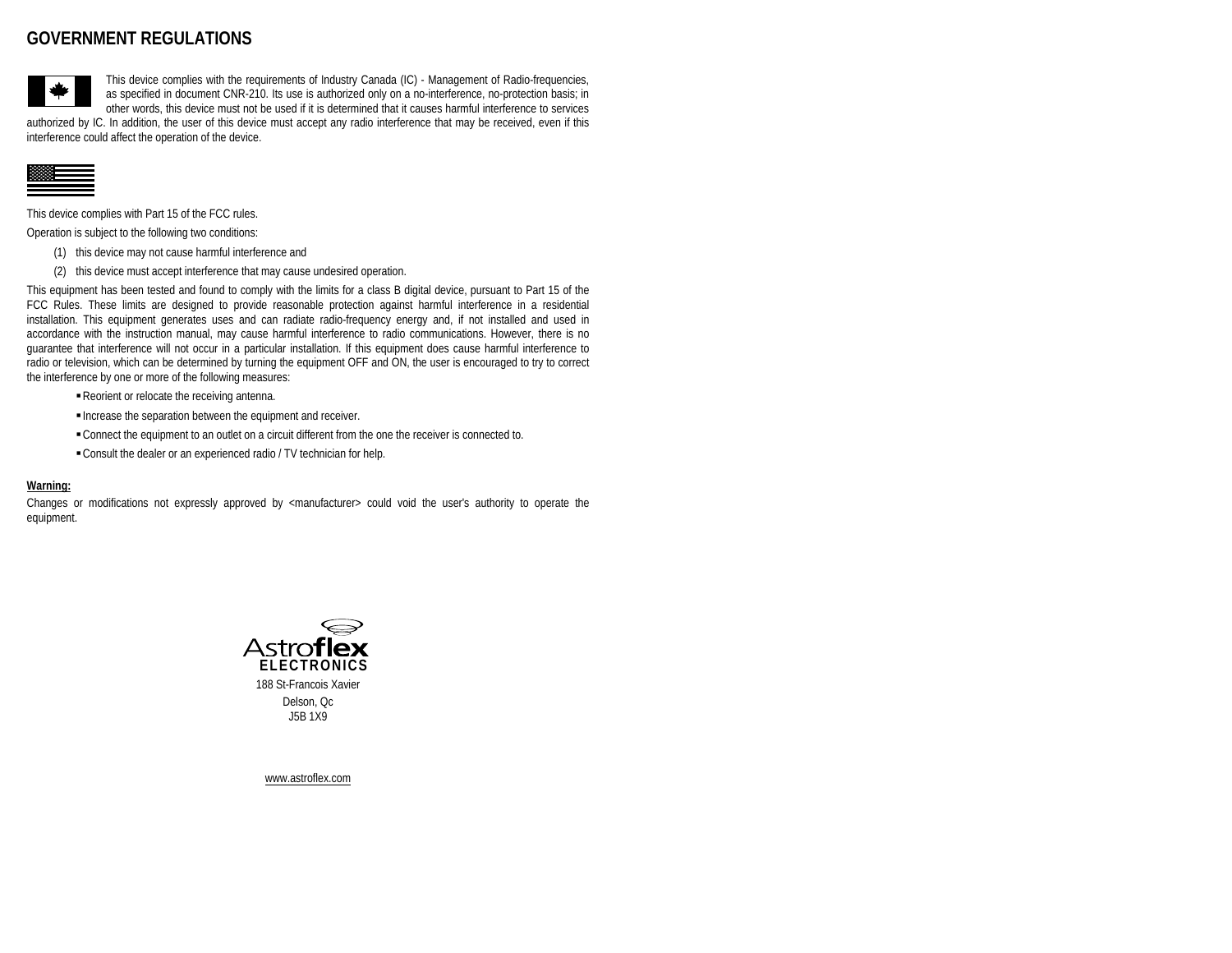# **THANK YOU FOR CHOOSING AN ASTROSTART REMOTE CAR STARTER!**

Like you, Astroflex is concerned with the environment. This is why we suggest using the two-minute runtime when you remote start your vehicle to warm up engine fluids. We take this opportunity to remind you to properly defrost your windows and remove all the snow from your vehicle before driving on public roads. *Rolling igloos are extremely dangerous!* 

We wish you an excellent journey with your remote engine starter!

## **USER GUIDE FOR RSS-5224 REMOTE ENGINE STARTER.**

The RSS-5224 is a Bi-directional remote engine start systems. This means that it can communicate both ways and therefore return an acknowledgment to the transmitter and/or communicate the status of the vehicle.

An optional alarm kit (P/N ALA-OP) can be added to the system. If this is the case, functions inherent to the alarm system described in this manual will be attributed to it.

The functions relative to the safety system described in this manual apply only to remote starter to which an alarm kit has been added.

The RSS-5224 offers a keyless entry feature allowing the user to operate the door locks as well as access to the trunk of the vehicle. These features are optional and may require additional material and/or wiring during installation.

# Table of contents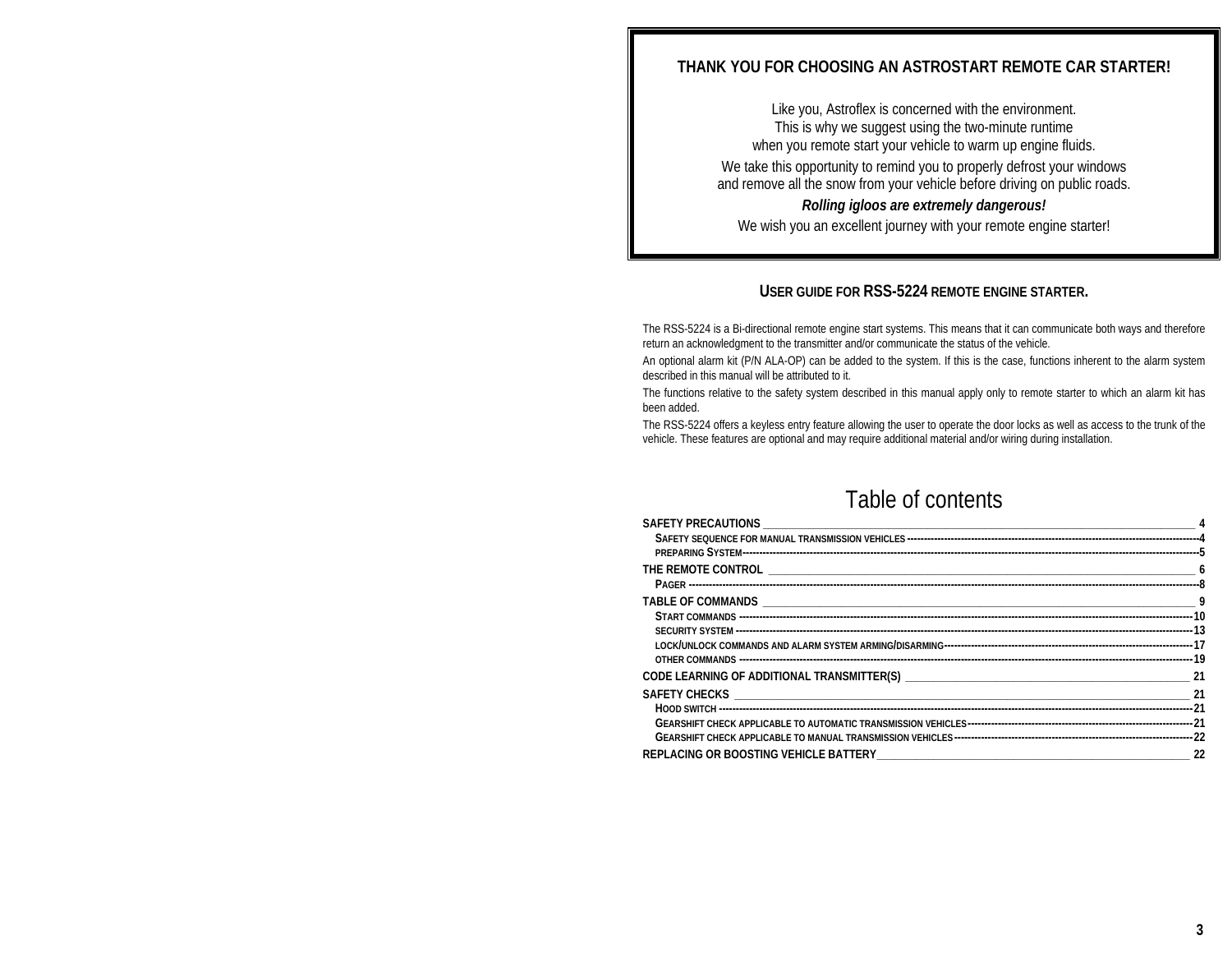# **SAFETY PRECAUTIONS**

Before using this product, carefully read the following safety precautions.

#### **GENERAL RULES**

- •**Never perform a remote start** when a person or animal is inside the vehicle.
- • **Do not allow** any person or animal to remain inside the vehicle when the engine is running under remote starter control (continuous mode).
- •Immediately report any malfunction to the AstroStart dealer that performed the installation.
- •**Under no circumstance can this product or its use be modified.**
- •Always turn off the main switch when vehicle is parked in an enclosed, unventilated area or is in for servicing.
- •Always turn off the main switch when not using your remote starter for extended periods.
- •Keep remote controls **away from children**.
- •Have your engine tuned regularly to ensure optimum performance of your remote starter.
- •Make sure that the windshield wipers and the headlights are turned off before leaving vehicle.
- •Regularly check safety features that stop engine (see SAFETY CHECKS on page 20.)
- • Make sure you comply with all local regulations, which may prohibit leaving your engine running when vehicle is unattended in a public place.
- • To ensure continued safe operation of your remote starter, ask your AstroStart dealer to periodically check and/or tune the remote starting system.
- Always advise service personnel that your vehicle is equipped with a remote starter.
- •**We strongly recommend** that you have your remote starter checked annually. Contact a dealer in your area.
- •**All users of the vehicle should be aware** of the safety precautions and operation procedures.
- •Make sure that the warning sticker is present on the driver's window.

#### **SPECIFIC RULES FOR MANUAL TRANSMISSION VEHICLES**

- Make sure that the parking brake is operational, i.e**. it can prevents the vehicle from moving**.
- • If the shift lever is accessible without having to open a door of the vehicle (for example, by entering via the liftgate or rear hatch) or in the case of a convertible vehicle, **it is strongly recommended** to have a motion detector (microwave) installed with the system. This device prevents the engine from starting should any activity be detected near the gearshift.

# **SAFETY SEQUENCE FOR MANUAL TRANSMISSION VEHICLES**

Your remote starter was designed to force you to perform a series of actions that will ensure that the gearshift lever is in neutral position when you exit the vehicle.

This series of actions is called a "Safety sequence" and is aimed at preventing any remote start in situations where remote starting the engine would not be safe.

Should the hatchback or any door be opened at any time, the intrusion will be detected and the safety sequence will be cancelled by the system, thus preventing a remote start. In such cases, the sequence must be repeated to allow for an eventual remote start.

The system offers two execution modes for the sequence. These options must be set at time of installation. The first mode is initiated by the parking brake and the other by the remote control.

The safety sequence must be performed as follows.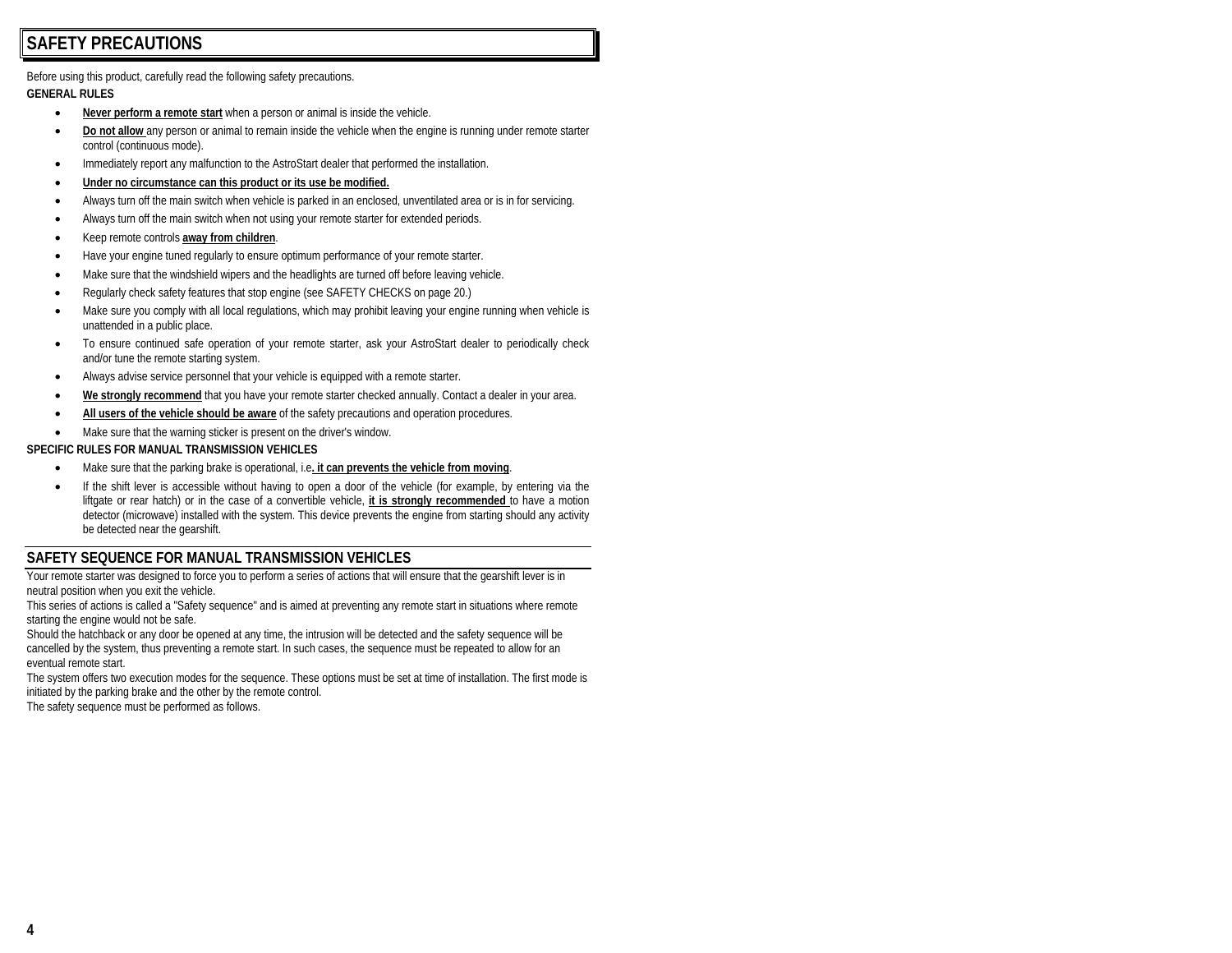## SEQUENCE ACTIVATED BY THE PARKING BRAKE  $\Box$ .

- 1.While engine is running (key in ignition switch), apply the brakes and hold the pedal down.
- $\mathfrak{2}$ Move gearshift lever to neutral.
- 3.Apply the parking brake  $\Box$  Once  $\Box$  Twice Note: The system can be set - at time of installation - to require that the parking brake be applied once or twice. If set for two actuations, pause one second between the two.
- 4.Remove key from ignition (the system keeps the engine running).
- 5.Exit the vehicle.
- 6.Within 60 seconds, close **all** doors.
- 7. The system will stop the engine except if Turbo Mode or Continuous Mode is active and blink the parking brakes once to confirm the sequence is valid (vehicle is ready for a remote start command).

#### **SEQUENCE ACTIVATED BY THE REMOTE CONTROL**

- 1.While engine is running (key in ignition switch), apply the brakes and hold the pedal down.
- $\mathfrak{D}$ Move gearshift lever to neutral.
- 3.Apply parking brake.
- 4.Press **Orror** button on your remote control.
- 5.Remove key from ignition (the system keeps the engine running).
- 6.Depending on programmed option:

| $\Box$ Within 60 seconds exit the vehicle.<br>close back all the doors then, using | $\Box$ Within 60 seconds exit the vehicle<br>then close back all the doors. |
|------------------------------------------------------------------------------------|-----------------------------------------------------------------------------|
| the remote, send the STOP command.                                                 | The system will stop the engine                                             |
| Note that the Turbo mode is                                                        | except if either the Turbo mode                                             |
| not available with this option.                                                    | or the continuous mode is activated                                         |

Parking lights will blink once to confirm that the sequence is valid (vehicle is ready for a remote start command).

**NOTES :** If you release the brake pedal and depress it once more during or after the execution of the safety sequence, the safety sequence will be invalidated and any remote start will be impossible.

If the engine stops when the key is removed from the ignition, the safety sequence is invalid. Perform a new safety sequence. If problem persists, consult your installer.

# **PREPARING SYSTEM**

When you exit the vehicle, **you need to prepare** the remote starter for its next use.

- • If the vehicle is equipped with a manual transmission, make sure that the remote starter system has detected a valid safety sequence.
- • If the vehicle is equipped with an automatic transmission, make sure that the transmission lever is in the "P" position.
- • Set heating/air conditioning controls to desired position (when the remote starter starts your engine, it will also turn on your climate control system).
- • Turn your windshield wipers to the **OFF** position to avoid strain on the mechanism should a start command be sent to the vehicle when, for example, snow prevents the wipers from moving.
- •Make sure that the headlights are turned off.
- • Be sure not to leave your keys inside the vehicle. Certain rearming functions can cause the doors to lock automatically.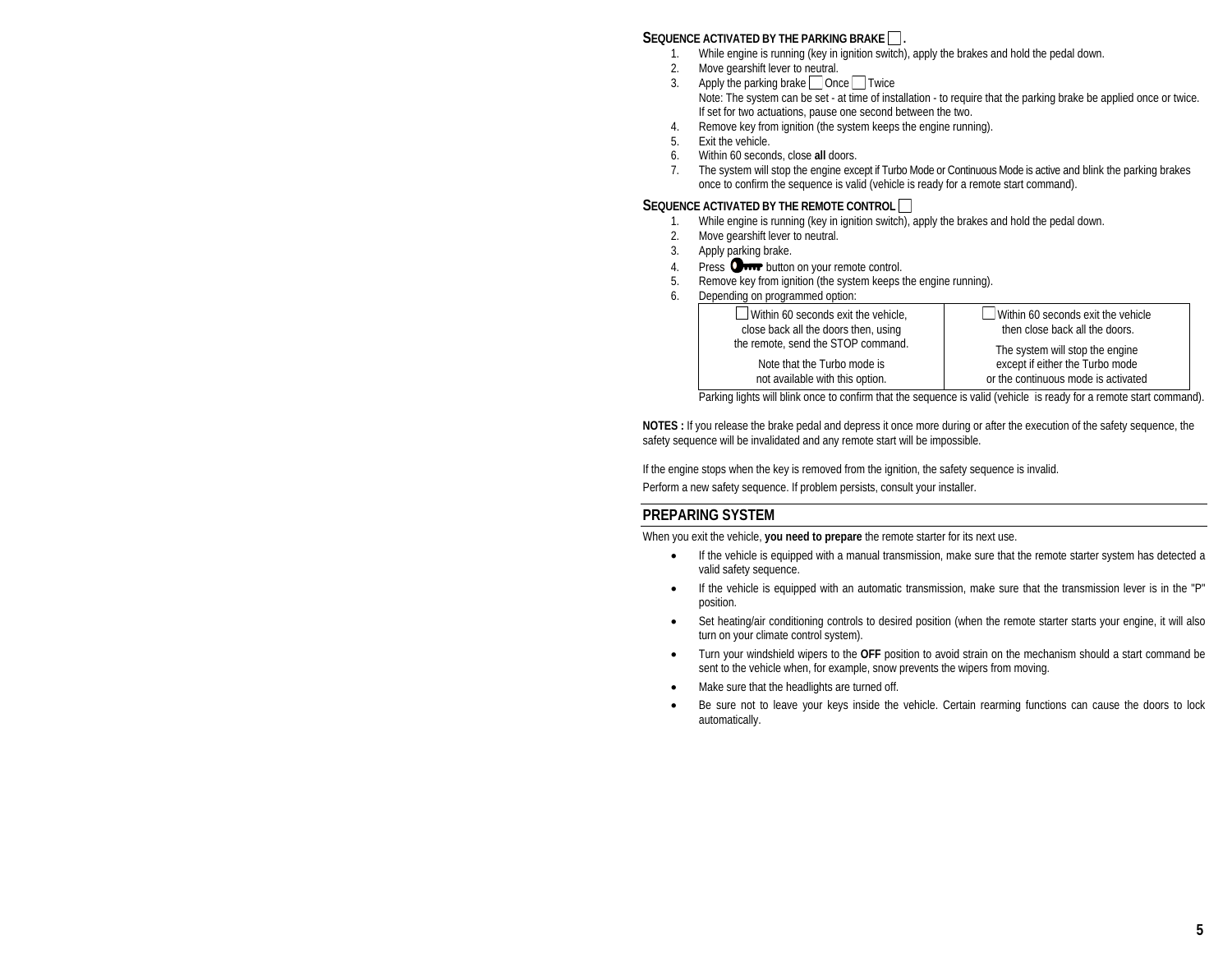# **THE REMOTE CONTROL**

The remote control can access four distinct remote starters.

A maximum of four remote controls can be assigned to your vehicle. See your dealer for additional remote controls.

**NOTE**: The range of your remote control can be affected by a weak battery, interference from nearby metal structures, hydro poles, or crowded parking lots.

#### **USING YOUR REMOTE CONTROL**

To send a command, press for **two** seconds on the appropriate button.

Command may not be sent if the button is not pressed long enough.

The remote control beeps when a button is pressed, then emits eight short beeps during the transmission, i.e. about one second after the button was pressed.

Your remote control can transmit on four different channels, allowing control of four separate vehicles. Only the "Panic" command is transmitted on both channels simultaneously.

To select a different channel, press the "P" button located on the back and hold it for 2 secondes, when the button is released the transmitter passes to the next channel.

The remote control shown may differ from that included in the kits.

Your system may be programmed in such a way that it can distinguish between two groups of remote controls (maximum: two remotes per group). These groups let you activate predefined settings (seat, mirror and other) when unlocking certain vehicles (additional optional equipment required).

As soon as a command is sent, the remote switches over to standby mode in order to receive and display confirmations sent by the command module installed in the vehicle. These confirmations are sent to all the programmed remote.

These signals are transmitted only once and could be neutralized by radio or electromagnetic interferences generated by electronic devices in the vicinity.

If no confirmation is received in a given location, move away from electronic devices and activate the "Status" command ( **).** The start module will inform you of the status of door locks, alarm, and running of the engine.

Note that the communication between the vehicle and the transmitter operates in only one direction at a time. This is why it is recommended to wait for the confirmation before sending another command. Otherwise, the vehicle and the transmitter could transmit at the same time wich would block the command as well as the returned confirmation.

#### **Out of range**

If the vehicle is out of range, the transmitter will emit a soft chirp after 3 seconds to indicate that the command has not been received by neither the module nor the transmitter.

#### **REPLACING THE BATTERY**

The LCD of the 4-button remote has a battery icon telling you when to replace the battery.

We strongly recommend keeping a replacement battery in your glove compartment.

The remote controls require one AAA battery. See your dealer for spare batteries.

To replace the battery, slide the latch sideways and remove the battery cover on the back of the remote control case, remove old battery and replace it with a new one.

Make sure the battery is placed the right way (see pictogram inside the cover).

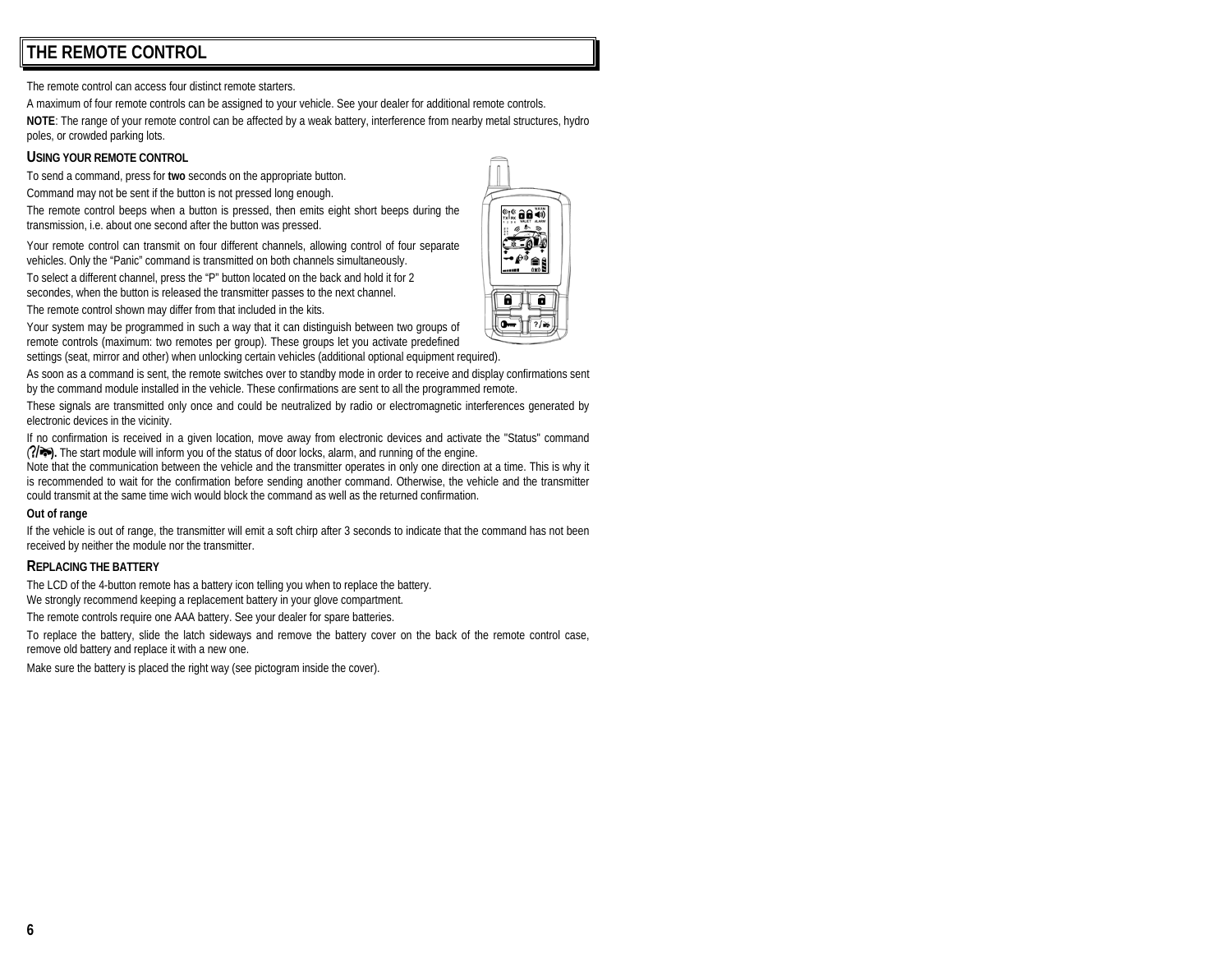### **CONFIRMATIONS EMITTED BY THE REMOTE**

An audible confirmation (piezo) and a visual confirmation (LCD display) are emitted each time a command is transmitted. The LCD displays the vehicule status at all time, the display is refreshed on every transmission or when the status of the vehicle changes pertaining that the "Status confirmation" function is enable. The display shows the last confirmation received.

The following diagram shows the usefulness of each icon of the display.

Descriptions in **CAPITAL** letters show confirmations pertaining to the security system's functions.



- 
- 
- 
- 
- 
- **7 Panic / PRE- ALERTMD / ALARM 20 TILT SENSOR**
- 
- 
- **11 TRUNK LID STATUS 24 Valet mode status**
- **12 GLASS BREAKAGE SENSOR**
- **13 DOORS STATUS**
- **1 Transmission 14 Battery charge indicator**
- **2 Vehicle out of range 15 Auxiliairy outputs status**
- **3 Reception 16 Sentinel mode status**
- **4 Unlocking 17 SECURITY SYSTEM STATUS**
- **5 Locking 18 ULTRASONIC SENSOR**
- **6 PRE-ALERTMD 19 IGNITION STATUS SENSOR** 
	-
- **8 ALARM 21 Remote starter status**
- **9 SHOCK SENSOR 22 HOOD STATUS**
- **10 FEILD DISTURBANCE SENSOR 23 TRIGGERED ZONES** 
	-
	- 25 Vehicle identification

Two types of confirmations are displayed on the remote :

**Command confirmation:** These confirmations are command acknoledgement, the icon corresponding to the command is displayed to confirm reception of the command.

**Status confirmations :** These confirmations are displayed when the status of a zone, monitored by the system, changes. e.i. : door openning, security system alarm state, etc.

Command confirmations are returned immediatly following a command transmission whereas the status confirmations may be returned up to 12 seconds after the event appened depending on the communication protocol between the hand-held unit and the vehicle.

**Remarks:** When the remote receives a confirmation that is intended to a vehicle other that the one actually selected, most audible confirmations are made more descret, vehicle icon flashes (1-4) to warn you that the display reflect the status of that specific vehicle.

When a command is transmitted, the vehicle selection gets back to the previously selected unless the confirmation was related to an alarm condition.

In that case the selected vehicle is temporarely changed, to allow stopping the alarm condition without having to change the vehicle selection, then gets back to previously selected when the alarm condition is stopped.

**Out of range :** In the event that the environement prevents the confirmation from being received by the remote control, all icons are cleared out. In this case, resend the command or send the status command to refresh the display.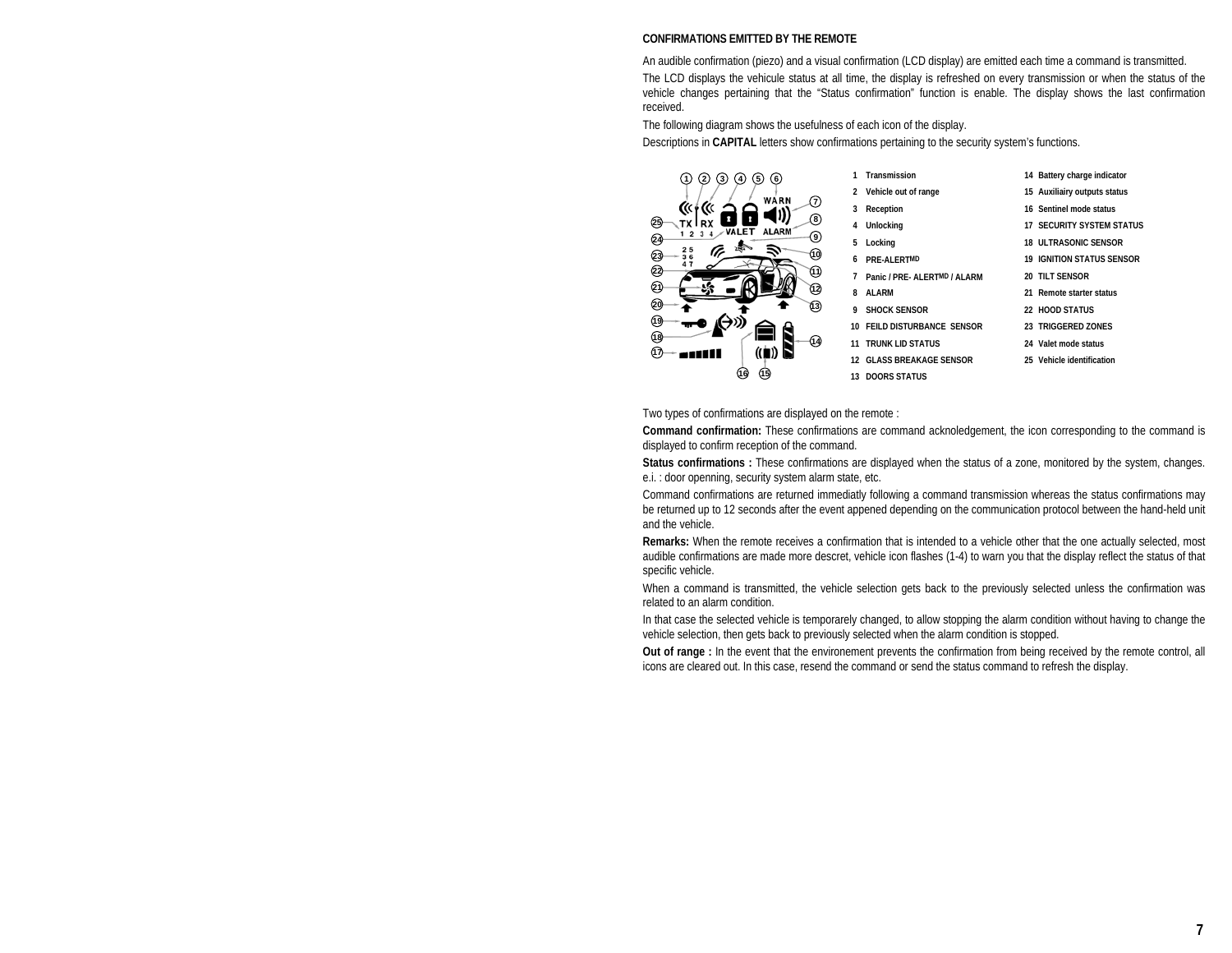#### **REMOTE CONTROL SETTING**

Certain functions on the remote may be set to your convinience.

To access the remote control programming mode, press the  $\bigcirc$  button located on the back of the remote and hold it for 5 seconds.

The remote beeps once to endicate entering programming mode.

| <b>PARAMETERS</b>                                                   | <b>SETTINGS</b>               | <b>BUTTONS</b> | <b>DISPLAY / REMARKS</b>    |  |
|---------------------------------------------------------------------|-------------------------------|----------------|-----------------------------|--|
| Keyboard Un/Lock                                                    | Lock                          | A              | $\bigoplus$ / 1 BEEP        |  |
|                                                                     | <b>Unlock</b>                 |                | $1/2$ BEEPS                 |  |
| Mute                                                                | <b>Disabled</b>               | a              | $(0)/1$ beep                |  |
|                                                                     | Enabled                       |                | /2 BFFPS                    |  |
| Status confirmations                                                | Enabled                       | ?∣≽            | /1 BEEP                     |  |
|                                                                     | <b>Disabled</b>               |                | /2 BEEPS                    |  |
|                                                                     | <b>Trunk</b>                  |                | $-1$ BEEP                   |  |
|                                                                     | Motion sensor                 |                | -2 BEEPS                    |  |
| Auxiliairy sensor icon                                              | Glass breakage sensor         | 0m B           | 3 BEEPS<br>4 BEEPS          |  |
|                                                                     | Tilt sensor                   |                |                             |  |
|                                                                     | Ultrasonic sensor             |                | <b>5 BEEPS</b>              |  |
|                                                                     | Upon "Status" command         |                | THE DISPLAY LIGHTS-UP       |  |
| Back-light                                                          | Upon any command<br><b>A</b>  |                | FOR 3 SECONDS               |  |
|                                                                     | Never                         |                | <b>BACK-LIGHT SHUTS OFF</b> |  |
| Number of vehicle                                                   | $1 - 4$ (Default setting : 2) |                | 1234                        |  |
| LEGEND: DISPLAYED ICON (BLACK): MASKED ICON (GRAY): DEFAULT SETTING |                               |                |                             |  |

#### **REMOTE TRANSMITTER PROGRAMMING TABLE**

#### **PAGER**

The system is equipped with a function called 'Pager'. The purpose of this function is to send a general call asking those who carry them to get to the vehicle or to perform a task previously established.

#### **Paging**

To send a general call, the user must press the 'Valet' switch and hold it for 3 seconds while engine **is stopped** and key is **not in the ignition**, or while engine is remote started (see 'Valet Mode' on page 16)(The valet switch is a small push button hided under the dash board).

Parking lights on the vehicle blink once to confirm the call was sent.

All remote controls (maximum: 4) located within the radio frequency range of the vehicle will begin to chirp. To silence the remote control, press any button.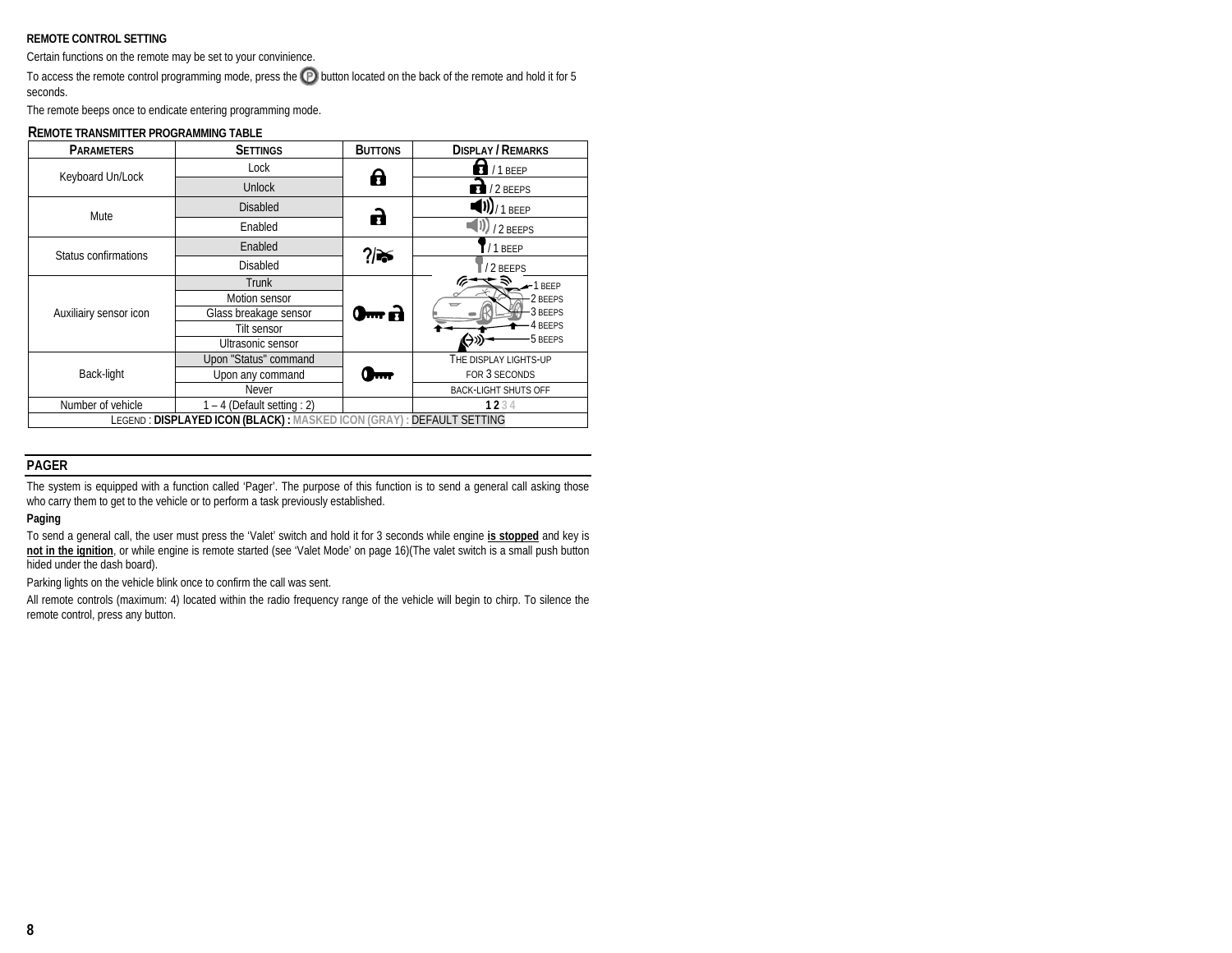# **TABLE OF COMMANDS**

|                                                                                                                                                                                                                                                                                                                                                                                                                                                                                                                                                                                                                      |                  | <b>CONFIRMATIONS</b> |                          |                    |                                       |                 |
|----------------------------------------------------------------------------------------------------------------------------------------------------------------------------------------------------------------------------------------------------------------------------------------------------------------------------------------------------------------------------------------------------------------------------------------------------------------------------------------------------------------------------------------------------------------------------------------------------------------------|------------------|----------------------|--------------------------|--------------------|---------------------------------------|-----------------|
| <b>COMMANDS</b>                                                                                                                                                                                                                                                                                                                                                                                                                                                                                                                                                                                                      | <b>BUTTON</b>    |                      | <b>SENT BY VEHICLE</b>   |                    | SENT BY REMOTE CONTROL                |                 |
|                                                                                                                                                                                                                                                                                                                                                                                                                                                                                                                                                                                                                      |                  | <b>HORN</b>          | PARKING<br><b>LIGHTS</b> | SIREN <sup>*</sup> | <b>CONVENIENCE</b>                    | <b>SECURITY</b> |
| DÉMARRAGE / MODE CONTINU                                                                                                                                                                                                                                                                                                                                                                                                                                                                                                                                                                                             | $Q_{\text{max}}$ | 1û                   | 1                        |                    | క్రి€                                 |                 |
| STOP <sub>Ö</sub>                                                                                                                                                                                                                                                                                                                                                                                                                                                                                                                                                                                                    | $\sum_{i=1}^{n}$ |                      | 1                        |                    | ್ರಿ                                   |                 |
| LOCK / ARMING *                                                                                                                                                                                                                                                                                                                                                                                                                                                                                                                                                                                                      | A                | $1\hat{u}$           | 1/3                      | 1/3/X              | A                                     |                 |
| PANIC (BUTTON HELD FOR > 4 SEC.)                                                                                                                                                                                                                                                                                                                                                                                                                                                                                                                                                                                     | ਰ ਿ∪ ਹ           |                      | 30/60 SEC.               |                    |                                       | (II)            |
| UNLOCK / DISARMING * Ö                                                                                                                                                                                                                                                                                                                                                                                                                                                                                                                                                                                               | A                |                      | 2/4                      | 2/4/X              | R                                     |                 |
| TRUNK E (BUTTON HELD FOR > 4 SEC.)                                                                                                                                                                                                                                                                                                                                                                                                                                                                                                                                                                                   | ?∣≽              |                      | 3                        | 3                  | $-04$                                 |                 |
| <b>ACTIVATE / CANCEL</b><br>LOW TEMPERATURE MODE                                                                                                                                                                                                                                                                                                                                                                                                                                                                                                                                                                     | 0 <del>m</del> A |                      | 2/3/4                    |                    | ê ê                                   |                 |
| <b>ACTIVATE / CANCEL UTILITY 1</b>                                                                                                                                                                                                                                                                                                                                                                                                                                                                                                                                                                                   | ? ≫ Ө            | ÷.                   | 1                        |                    | $((\blacksquare)) / ((\blacksquare))$ |                 |
| <b>CAR FINDER</b>                                                                                                                                                                                                                                                                                                                                                                                                                                                                                                                                                                                                    | 86               | 7                    | 3                        |                    | $O - O_0$                             |                 |
| <b>ACTIVATE / CANCEL VALET MODE</b>                                                                                                                                                                                                                                                                                                                                                                                                                                                                                                                                                                                  | $\blacksquare$ a |                      | 2/4                      |                    | <b>VALET</b> /VALET                   |                 |
| <b>STATUS</b>                                                                                                                                                                                                                                                                                                                                                                                                                                                                                                                                                                                                        | ?। क             |                      |                          |                    | फ़ं\$8∂-                              |                 |
| <b>ACTIVATE / CANCEL UTILITY 2</b>                                                                                                                                                                                                                                                                                                                                                                                                                                                                                                                                                                                   | ?⁄िक छो          |                      | 1                        |                    | $((\blacksquare)) / ((\blacksquare))$ |                 |
| <b>VEHICUE SELECTION</b><br>THIS BUTTON IS LOCATED<br>Θ<br>(BUTTON HELD 1.5 SEC.)<br>ON THE BACK OF THE REMOTE.                                                                                                                                                                                                                                                                                                                                                                                                                                                                                                      |                  |                      |                          |                    |                                       |                 |
| LEGEND: DISPLAYED ICONS (BLACK): HIDDEN ICONS (GRAY)                                                                                                                                                                                                                                                                                                                                                                                                                                                                                                                                                                 |                  |                      |                          |                    |                                       |                 |
| * COMMANDS FOLLOWED BY AN ASTERISK (*) APPLY ONLY TO COMMAND UNITS EQUIPPED WITH A SECURITY SYSTEM.<br>Ö THIS COMMAND TERMINATES THE RUNTIME, PANIC MODE AND ALARM STATUS. Ö TEMPORARY VALET MODE IF ACTIVATED A<br>SECOND TIME DURING REARMING DELAY.<br>Ê START CONFIRMATION CAN TAKE FEW SECONDS EXCEPT IF THE ENGINE IS ALREADY RUNNING.<br>G AVAILABLE ON SUBSEQUENT COMMANDS ONLY IF PROGRAMMED DURING INSTALLATION. 1/4 WHEN THE OPTION IS<br>PROGRAMMED IN TRUNK MODE (OPTIONAL MATERIAL REQUIRED) AND THE TRUNK IS OPEN.<br>THIS CONFIRMATION WILL REPEAT ITSELF EVERY 5 MINUTES UNTIL THE TRUNK IS CLOSED. |                  |                      |                          |                    |                                       |                 |

➏ WHEN THE DOOR AND TRUNK ZONE ARE IN VIOLATION AT THE SAME TIME, THE LCD DISPLAY WILL SHOW THE DOOR ZONE (EXCEPT IF THE DOME LIGHT IS ON BY THE SYSTEM).

➐ IF THE COMMAND CAN NOT BE EXECUTED, THE PARKING LIGHTS FLASHES ONCE, THE "TRUNK" ICON DOES NOT SHOW.

#### **Confirmations emitted by vehicle**

Confirmations emitted by the vehicle are sent as soon as the command is received by the start module. In most cases, your remote starter will confirm that the command has been received, either by sounding the horn, the siren, or by flashing the parking lights.

The confirmations emitted by the parking lights are mandatory while those emitted by the horn and the siren are optional (programmable) and can require connexions and additionnal equipment at time of installation. many of these confirmations depend on the system's status when the command is emitted. Refer to paragraphs relating to each command for more details on confirmations.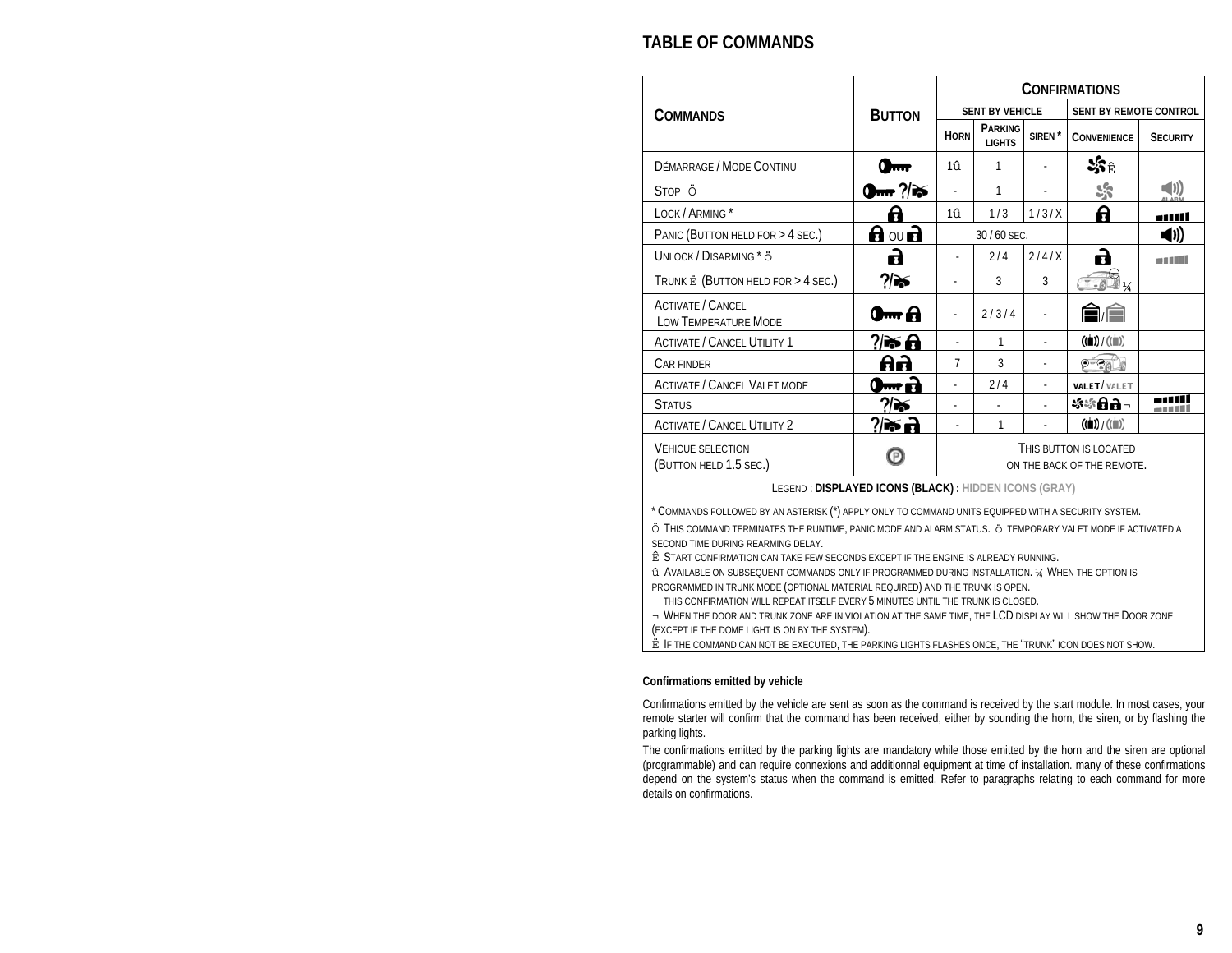# **START COMMANDS**

# **STARTING THE ENGINE**

To start engine, press **O**<sub>n</sub> button.

The system automatically adjusts ignition duration for your type of vehicle; parking lights flash once (duration: four seconds) then stay on all the time when the engine is running.

If more than one command is sent, each successive start command resets the runtime to the beginning, parking lights flash once to confirm command has been received and horn sounds once (programmable during installation) to let you know engine is already running.

> When the start command is emitted, **System ready for start System ready for start** the system will immediately send a confirmation that the vehicle is ready to start  $\left( \frac{1}{\sqrt{1-\frac{1}{\sqrt{1-\frac{1}{\sqrt{1-\frac{1}{\sqrt{1-\frac{1}{\sqrt{1-\frac{1}{\sqrt{1-\frac{1}{\sqrt{1-\frac{1}{\sqrt{1-\frac{1}{\sqrt{1-\frac{1}{\sqrt{1-\frac{1}{\sqrt{1-\frac{1}{\sqrt{1-\frac{1}{\sqrt{1-\frac{1}{\sqrt{1-\frac{1}{\sqrt{1-\frac{1}{\sqrt{1-\frac{1}{\sqrt{1-\frac{1}{\sqrt{1-\frac{1}{\sqrt{1-\frac{1}{\sqrt{1-\frac$

the following confirmation if the vehicle is not ready (ex.: the vehicle won't start if the hood is open).

In this case, the parking lights and fan icons flashes number of times that corresponds to the start fail code, see details on page 20.

If the vehicle is ready to start, the system will automatically change to the **Successful start** start cycle and send another confirmation only if the command was successfully executed. The system can take a few seconds to send back the confirmation.

#### **IF ENGINE DOES NOT START**

If your system cannot start engine at first attempt, it will wait a few seconds then try again; it could try again twice depending on reason for failure to start.

After three attempts, it will shut down automatically and wait for a new command.

#### **UPON ENTERING YOUR VEHICLE...**

## **DO NOT TURN IGNITION KEY TO START POSITION.**

| Automatic transmission vehicles                                                                                                                                                                               | <b>Manual transmission vehicles</b>                                                                                                                                                                                                |
|---------------------------------------------------------------------------------------------------------------------------------------------------------------------------------------------------------------|------------------------------------------------------------------------------------------------------------------------------------------------------------------------------------------------------------------------------------|
| To avoid turning the engine off when taking $\blacksquare$<br>place behind the steering wheel, do not apply<br>the brakes until you have placed the key in the<br>ignition and turned it to the RUN position. | To avoid turning the engine off when taking place behind<br>the steering wheel, do not apply the brakes and do not<br>remove the parking brake until you have placed the key in<br>the ignition and turned it to the RUN position. |
| Drive as usual.                                                                                                                                                                                               | Drive as usual.                                                                                                                                                                                                                    |

# STATUS ?/<del></del>

When this command is sent, the command module checks engine status, protection zones status and lock status, then retransmits this information to remote control, which indicates the results on the LCD display with a combination of pictograms.

When remote control receives a confirmation, it flashes the relevant pictograms and vibrates twice.

If vehicle is out of range, remote control will give a soft chirp after five seconds to indicate that either the control module or the remote transmitter could not receive the command.



or **System not ready for start** 



Parking lights and fan flashing



(constant fan)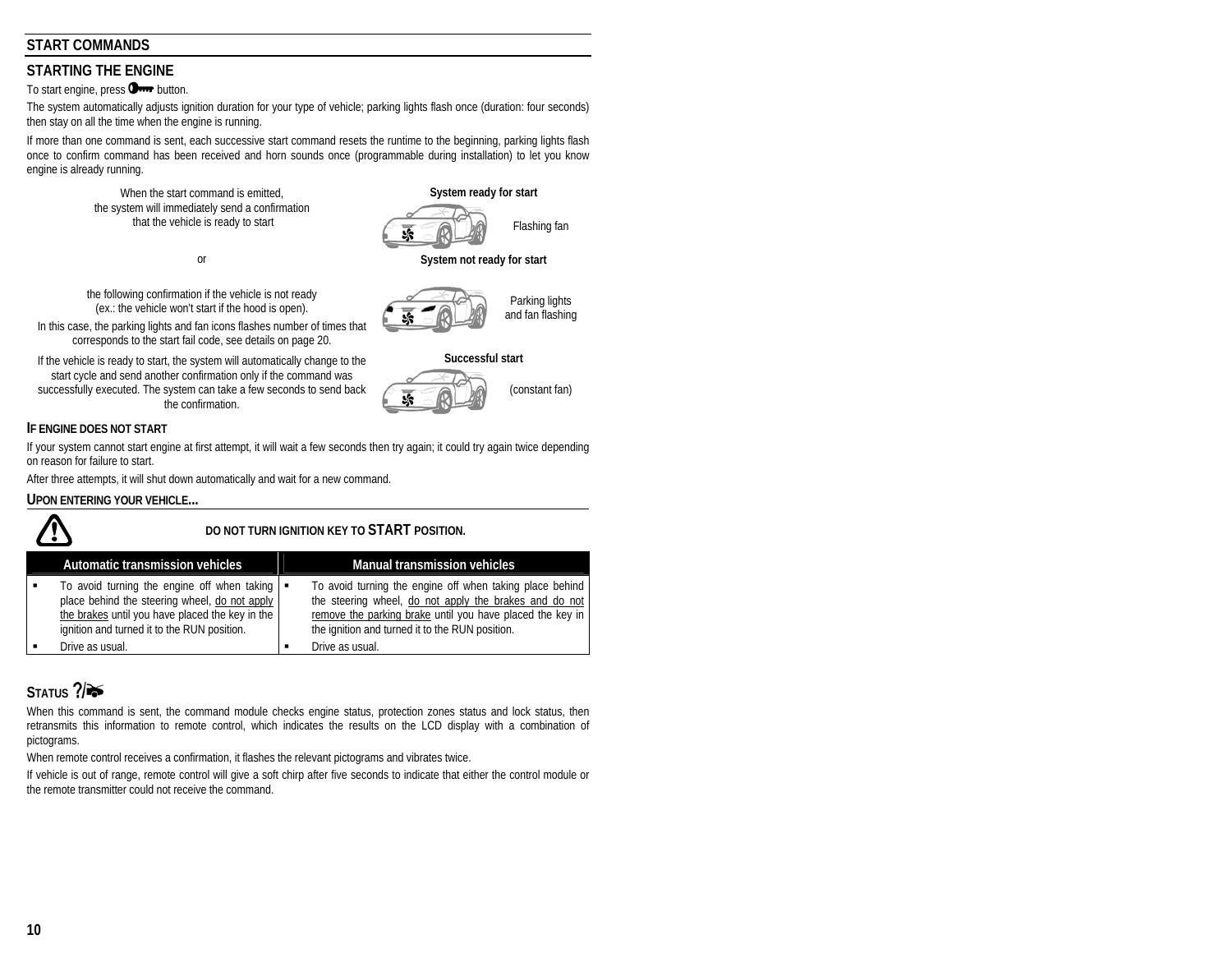# **ENGINE RUNTIME**

Your engine will stop automatically after a preset runtime: 2 min.  $\Box$ , 4 min.  $\Box$ , 8 min.  $\Box$  or 18 min.  $\Box$  depending on settings durring installation. These durations are doubled for deisel vehicles.

Parking lights will stay on as long as the engine is running.

# **TRIGGER INPUT**

Your remote starter is equipped with a negative trigger (pulse) input.

This input can be connected to another remote control device or to an AstroStart RST-2 timer output (optional), part number 310-903-502.

If this input is connected, consult this device's manual or ask your technician which command controls the Start/Stop function.

Commands received on this input are ignored while engine is running on a remote start.

All Start/Stop commands triggered on the input act the same as a remote control commands.

# **CONTINUOUS MODE**

Continuous Mode function lets you remove the key from the ignition while leaving the engine running. This convenient feature allows you to leave your vehicle for short periods while climate controls remain on.

| <b>AUTOMATIC</b><br><b>TRANSMISSION</b><br><b>VEHICLES</b> | To access Continuous Mode, send Start command while engine is idling (see STARTING THE ENGINE<br>on page 10). If Turbo Mode is active, you must press a second time on the Om button of the remote<br>to set the runtime according to the preset settings. Parking lights, engine and climate controls will<br>remain on for the duration of the programmed runtime.             |
|------------------------------------------------------------|----------------------------------------------------------------------------------------------------------------------------------------------------------------------------------------------------------------------------------------------------------------------------------------------------------------------------------------------------------------------------------|
| <b>MANUAL</b><br><b>TRANSMISSION</b><br><b>VEHICLES</b>    | To access Continuous Mode, send Start command before removing the key from ignition when<br>performing the safety sequence described on page 4. See "STARTING the ENGINE" on page 10.<br>Note: Do not send the stop command if you perform sequence activated by the remote control (Step<br>7). If Turbo Mode is on, it will be activated when the safety sequence is executed. |

Remove the key, exit vehicle and lock all doors. All safety devices will remain active.

If you return to your vehicle before runtime has elapsed, just turn the key to **RUN position** and press the brake pedal.

# **TURBO MODE**

(Activated at time of installation)

This mode allows the engine to be left running at idle speed for a short period of time so that the turbocharger can cool down as recommended by certain car manufacturers.

This mode activates the **continuous mode** at a **reduced runtime** (one or two minutes according to the programming).

To activate the Turbo Mode, press on the  $\mathbb{Q}_{m}$  (2 sec.) button (refer to 'Continuous Mode').

# **WHAT STOPS THE ENGINE**

For your safety, engine will not start or will stop if:

- п Your key is in ignition (prevent Start cycle).
- п Remote control sends a Stop message.
- п Hood is open.
- п Brakes are applied.
- п Engine is over-revving (if programmed Enable at installation).
- п Alarm detects intrusion.
- п Main switch is **OFF**.
- п Safety sequence not valid (manual transmission vehicle only - parking brake not applied, opening of door detected while remote starter was not keeping engine running).

# **MAIN SWITCH**

The main switch is usually mounted under the dashboard. It is a toggle ON/OFF switch that is used to can It does not disable other commands, which remain active (Alarm features, Locks, etc.).

|               |                | <b>ACTIVE</b><br>IN USE |
|---------------|----------------|-------------------------|
| <b>JOUR</b>   | <b>HEURE</b>   | <b>MINUTE</b>           |
| DAY           | <b>HOUR</b>    | <b>HORLOGE</b>          |
| <b>ON/OFF</b> | <b>RÉGLAGE</b> | <b>CLOCK</b>            |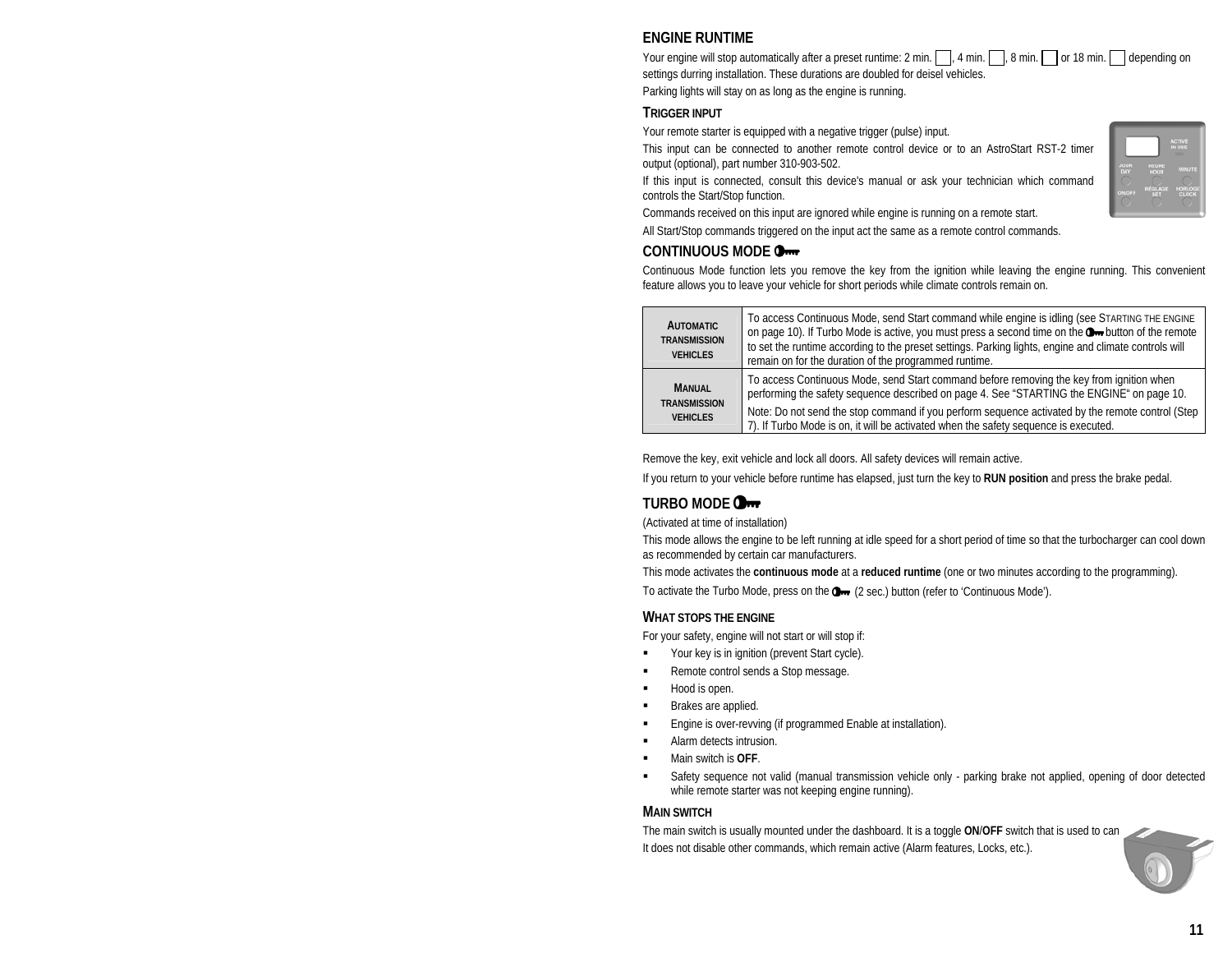# **STOP**

When engine is running on a remote start, you can turn it off by performing a stop command.

This command also terminates panic mode and the alarm condition without disarming the security system.

## **LOW TEMPERATURE MODE**

In Low Temperature (Sentinel) mode, system starts your engine automatically when the temperature falls below a preset level.

selon ce qui à été programmé lors de l'installation (le temps de fonctionnement est doublé pour un véhicule à moteur diesel);

Engine will run for 2 min.  $\Box$ , 4 min.  $\Box$ , 8 min.  $\Box$  or 18 min.  $\Box$  depending on settings during installation (these durations are doubled on diesel vehicles), after which the system will wait 2½ hours and then start the engine again if temperature is still below preset level.

To activate/cancel Low Temperature mode, press  $\mathbf{O}_{\text{max}}$  and  $\mathbf{O}_{\text{in}}$  buttons simultaneously.

#### **When mode is activated:**

Parking lights will flash 4 times, then, if temperature is below preset level, engine will start.

If temperature is above preset level, system will wait until it goes below the preset level before starting engine.

In the case of a manual transmission vehicle, the system must have detected a valid security sequence to allow the activation of Low Temperature mode. (see "Safety sequence for manual transmission vehicles" on page 4).

If system cannot execute the command (for example, security sequence not valid, hood is open), the parking lights will flash 3 times.

#### **When mode is cancelled:**

Parking lights will flash twice to confirm that mode is cancelled. Applying brakes cancels Low Temperature mode.

| The temperature threshold is set to $\checkmark$ |  |                   |  |
|--------------------------------------------------|--|-------------------|--|
| $-5 °C (23 °F)$                                  |  | $-20 °C (-7 °F)$  |  |
| $-15 °C (5 °F)$                                  |  | $-30 °C (-22 °F)$ |  |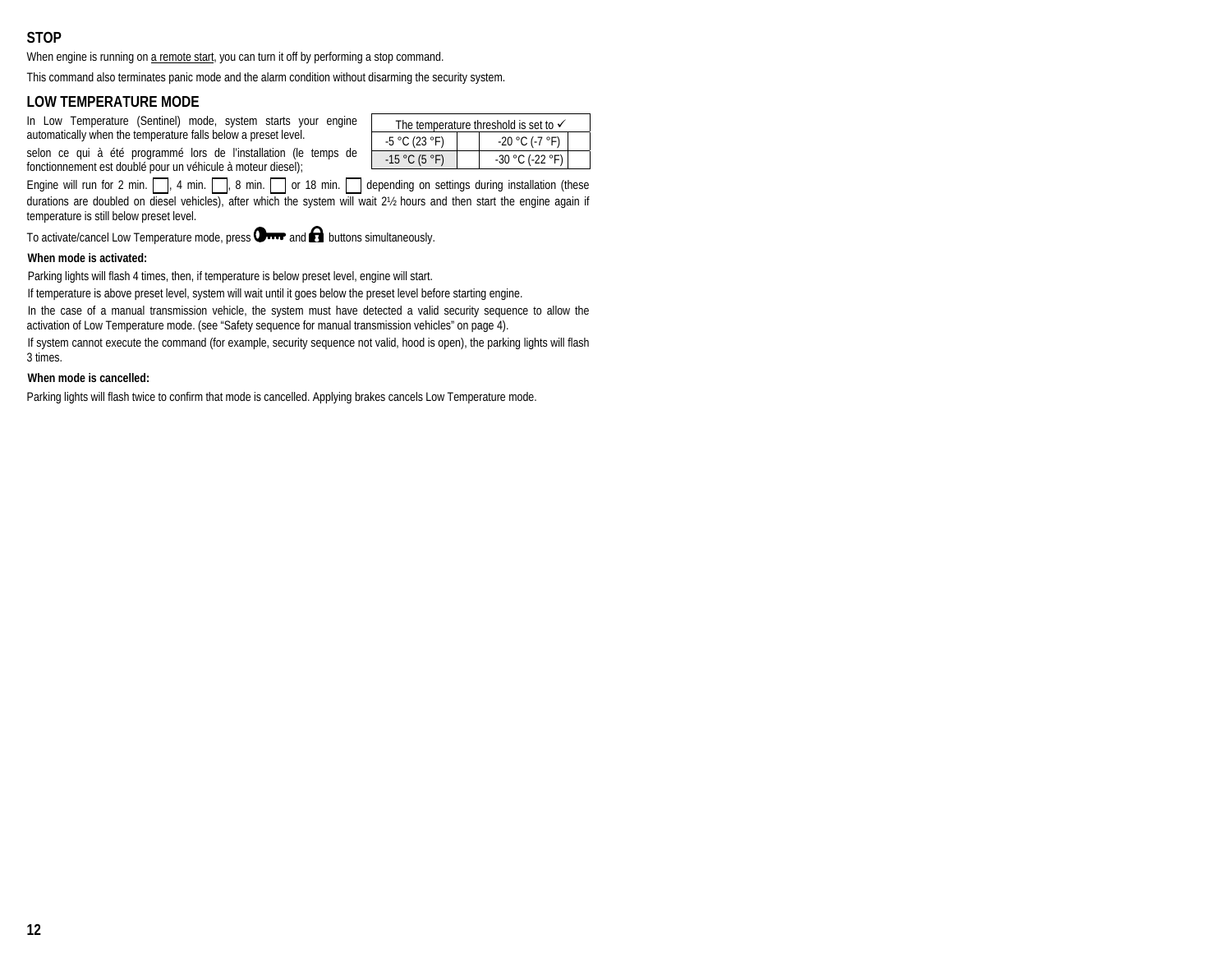# **SECURITY SYSTEM**

This section applies to an AstroStart safety system (optional) and should not be mistaken for the vehicle's original system. On such a system, the remote can only warn of an alarm status (Alarm Link) (optional connections).

The bi-directional remote control is in constant communication with your vehicle.

Even if you do not ask for status, it will inform you by means of icons on your remote that a door has been opened for more than 5 minutes, that the engine has stopped, etc.

# **PROTECTION ZONES**

Your security system can use up to six different monitoring devices simultaneously to protect your vehicle.

These devices are connected to the system on different inputs called protection zones.

One of these zones can send an audible warning (7 chirps), while the other five generate an alarm condition if system is armed.

| PROTECTION ZONES                                                                                                      | <b>FUNCTIONS</b>                                                                                                                                                                                                                             |
|-----------------------------------------------------------------------------------------------------------------------|----------------------------------------------------------------------------------------------------------------------------------------------------------------------------------------------------------------------------------------------|
| Pre-shock (Warning)                                                                                                   | Siren chirps (7 times)                                                                                                                                                                                                                       |
| Pre-shock (more than 3 time in 3 min.)<br><b>Doors</b><br>Hood<br>Additional sensor<br>Shock sensor<br>Ignition (key) | Siren ON for 30 or 60 second period, which can be repeated up to 4 times<br>depending on initial programming and whether violated zone is corrected or<br>not.<br>Each period is separated by a 5 second pause (45 seconds for "Door" zone). |

# **DETERRENTS**

#### **ACTIVE**

When one of the monitoring devices detects a violation, system reacts by activating the following deterrents, depending on which is connected.

System can activate up to four deterrents simultaneously: **siren**, **parking lights**, **dome light** and/or **horn**.

#### **PREVENTIVE**

**Depending on the system's configuration, the indicator light** shows different alarm conditions (see "ZONE CODES" on page 16).

It can also act as a deterrent if installed in a place visible from outside the vehicle.

# **ALARM MODES**

#### **WARNING**

Warning signal is 7 siren chirps.

If a two-level shock sensor is connected to system, warning sounds every time vehicle is subjected to a light shock when the alarm is armed.

#### **PRE-ALARM**

If you set off alarm by accident and do not want to alarm or disturb the whole neighborhood, "pre-alarm" mode cuts in three seconds before alarm condition to give you time to disarm system.

In this mode, parking lights, siren and dome light go on and off intermittently for three seconds. Violation information will also be shown on your remote by the dedicated icon.

#### **ALARM CONDITION**

When system is in alarm condition, it activates the various deterrents connected to the alarm module.

Alarm condition remains active for 30 or 60 seconds depending on initial programming, then system pauses for five seconds (45 seconds for "Door" zone). During this pause, it checks the protection zones again and restarts alarm cycle if a zone is still in violation.

This cycle can be repeated up to four times. If situation that caused the violation is corrected in mid-cycle, alarm stops at end of current cycle.

An information indicating that the system is in alarm condition will also be sent to your remote. An audible and visual confirmation will indicate which zone was affected by the alarm if at least one zone is in violation status. If no zone is in violation status (ex : door was shut) only an audible confirmation will be emitted.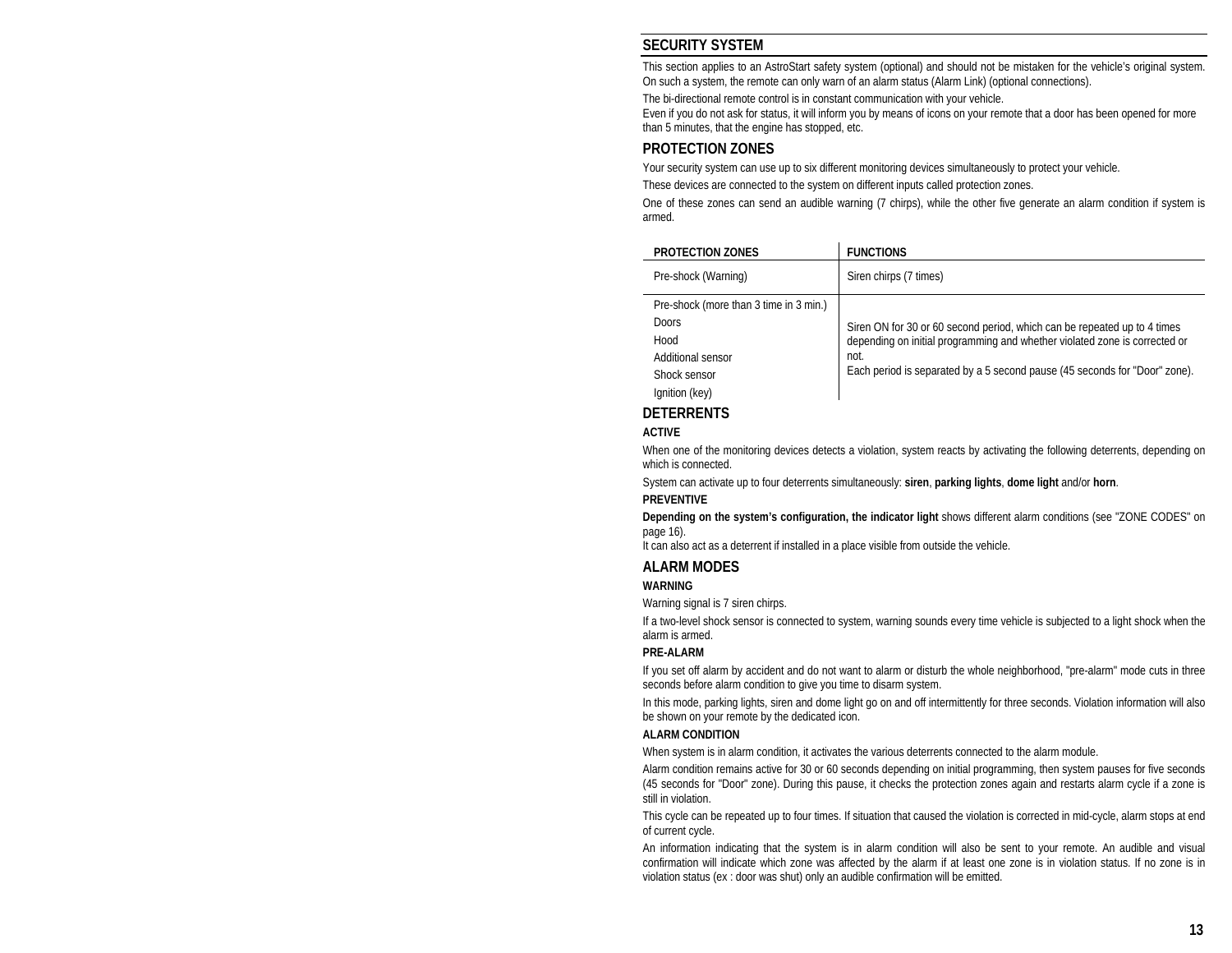# **OPERATION**

Your alarm system has three different operating modes: **active**, **semi-passive rearming** and **passive rearming** depending on initial programming. See the relevant paragraph for the mode your system was configured in during installation. Following a rearming, the last remote that transmitted a command to the system will receive confirmation of the rearming.

#### **ACTIVE**

In active mode, the alarm must be **armed** and **disarmed** using the remote (see Table of Commands on page 9).

Alarm is armed as soon as command is received, even if a zone is in violation when command is received. If so, the remote will emit a loud chirp telling you that one zone is active but the alarm is now enabled. However, a violated zone cannot trigger the alarm unless it returned to a normal condition beforehand.

This mode is always available even if, during installation, your system was not configured for it.

#### **SEMI-PASSIVE REARMING**

In semi-passive mode, alarm must be **armed** and **disarmed** using the remote (see Table of Commands on page 9).

In this mode, alarm rearms automatically 25 seconds after disarming (rearming cycle) if doors all remained closed. Indicator light flashes rapidly to indicate that system is in rearming cycle.

**Note:** If vehicle is equipped with power locks interfaced with the system, a device can be added to prevent doors from locking during rearming if key is still in ignition. If applicable, this device allows system to be armed but cancels locking.

Key detection device **is**  $\Box$ , **is not**  $\Box$  installed on this vehicle.

Following table shows effect of each zone on rearming cycle.

| <b>Protection zone</b> | Effect on rearming cycle                                                      |
|------------------------|-------------------------------------------------------------------------------|
| Hood                   |                                                                               |
| Additional sensor      | These three zones prolong rearming cycle as long as they remain in violation. |
| Shock sensor           |                                                                               |
|                        | Activated by ignition key: Cancels rearming                                   |
| Ignition               | Activated by remote starter: No effect                                        |
| Doors <sup>1</sup>     | This zone cancels rearming completely.                                        |
| Warning                | No effect                                                                     |

Applying brakes or activating Temporary Valet Mode (see page 16) cancels rearming.

#### **PASSIVE REARMING**

In passive rearming mode, opening a door triggers rearming cycle.

Alarm will be armed 30 seconds after checking that all protection zones are in normal condition. This 30-second period is called "rearming cycle".

If a zone detects a violation during rearming cycle, countdown stops and restarts at 30 seconds when all zones are back in normal condition.

During rearming cycle, indicator light flashes rapidly.

After five seconds, system sends an audible confirmation (siren chirps once), indicating that system will arm after 25 seconds.

After this delay, alarm is armed and sends a second confirmation (siren chirps once and parking lights flash once) to indicate that system is armed.

If you wish to remain in the vehicle without driving off, you can cancel rearming cycle by applying brakes.

When you exit the vehicle, cycle resumes and system arms automatically.

If you disarm the system and do not open the door within 1 minute, it rearms itself automatically.

<sup>&</sup>lt;sup>1</sup> If vehicle is equipped with a factory security system and runtime expires during rearming cycle, factory security system is reactivated but not AstroFlex security system because opening a door is simulated for factory system rearming.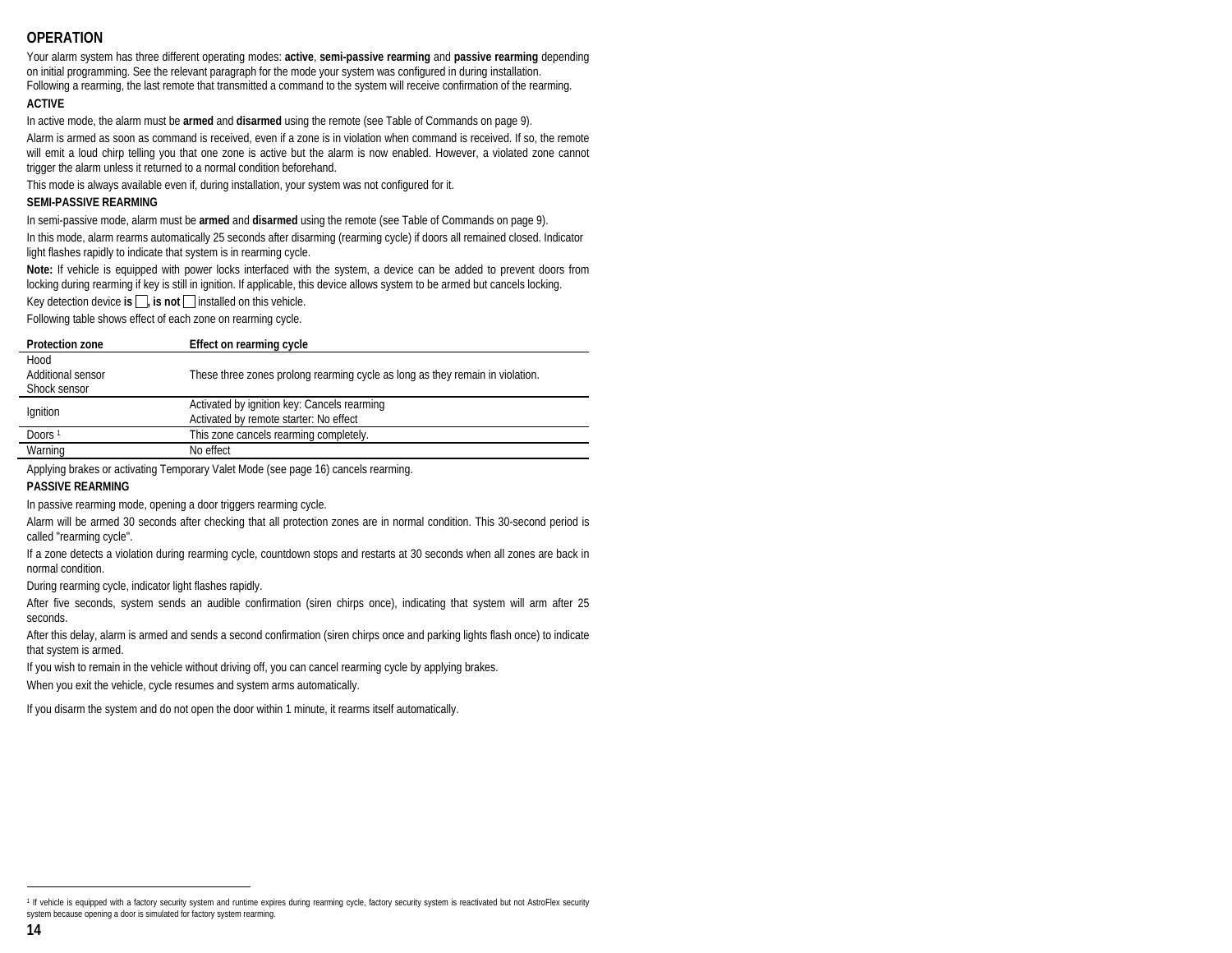The following table shows the effect that each zone has on the rearming cycle.

| <b>Protection zone</b>                             | Effect on rearming cycle                                                              |
|----------------------------------------------------|---------------------------------------------------------------------------------------|
| Hood<br>Doors<br>Additional sensor<br>Shock sensor | These four zones prolong rearming cycle as long as they remain in violation.          |
| Ignition                                           | Activated by ignition key: Cancels rearming<br>Activated by remote starter: No effect |
| Warning                                            | No effect                                                                             |

Applying brakes or ignition key in RUN position cancels rearming (until a door is opened, which causes rearming cycle to restart from the beginning).

See also "TEMPORARY VALET MODE" (page 16) and "DOME LIGHT DURATION" (page 17).

You can **disarm** only with remote control by pressing **button** (see Table of Commands on page 9).

System is disarmed immediately and restarts rearming cycle from the beginning.

## **TO TERMINATE ALARM CONDITION**

You can terminate alarm condition by pressing  $\Box$  button, which also disarms system. Pressing the  $\Box$  button or the stop command, will terminate alarm condition without disarming system.

## **CONFIRMATION**

When the alarm is armed, one chirp of the siren and/or flash of the parking lights means that all protection zones are in normal condition and system is ready.

The remote control sends the following confirmations **with the soft chirp**.

Three siren chirps or parking flashes means that one or more zones are in violation (i.e. at least one door is opened). At that time, the remote send the same confirmations but with a **high chirp**, reminding you to correct the violated zone.

Once the zone is corrected (i.e. door closed), the system sends another confirmation (one chirp or flash if all zones are in normal condition, three chirps or flashes if another zone is in violation).

If a zone is in violation when system is armed manually (using remote) and the cause of the violation is not corrected, the alarm will still arm but this zone will not be able to generate an alarm condition. See also "DOME LIGHT DURATION" on page 17.

When you disarm the alarm, two chirps or flashes indicate that no one tried to break into or do anything to your vehicle, and four chirps or flashes indicate that an alarm condition occurred during your absence. Your remote will also indicate this with chirps as shown in the following table.

| Condition         | Confirmations |
|-------------------|---------------|
| Without violation | 2 soft chirp  |
| With violation    | 1 loud chirp  |

The following table summarizes this section.

| <b>CONFIRMATION</b><br>chirps or flashes | MFANING                                                                                      |
|------------------------------------------|----------------------------------------------------------------------------------------------|
|                                          | System armed, no zone in violation.                                                          |
|                                          | System disarmed, no violation detected.                                                      |
|                                          | System armed with zone in violation. Indicator light indicates which zone.                   |
| 4                                        | System disarmed with violation detected. Indicator light indicates cause of alarm condition. |

## **INDICATOR LIGHT**

Indicator light flashes a specific number of times to indicate different alarm conditions when arming and disarming the system (depending on settings during installation).

It can also act as a deterrent if installed in a place visible from outside the vehicle.

**DURING ARMING** Indicator flashes codes for zones in violation (i.e. at least one door is opened).

Only one code is shown at a time. If more than one zone is in violation during arming, code changes when zone shown is corrected (example: door closed).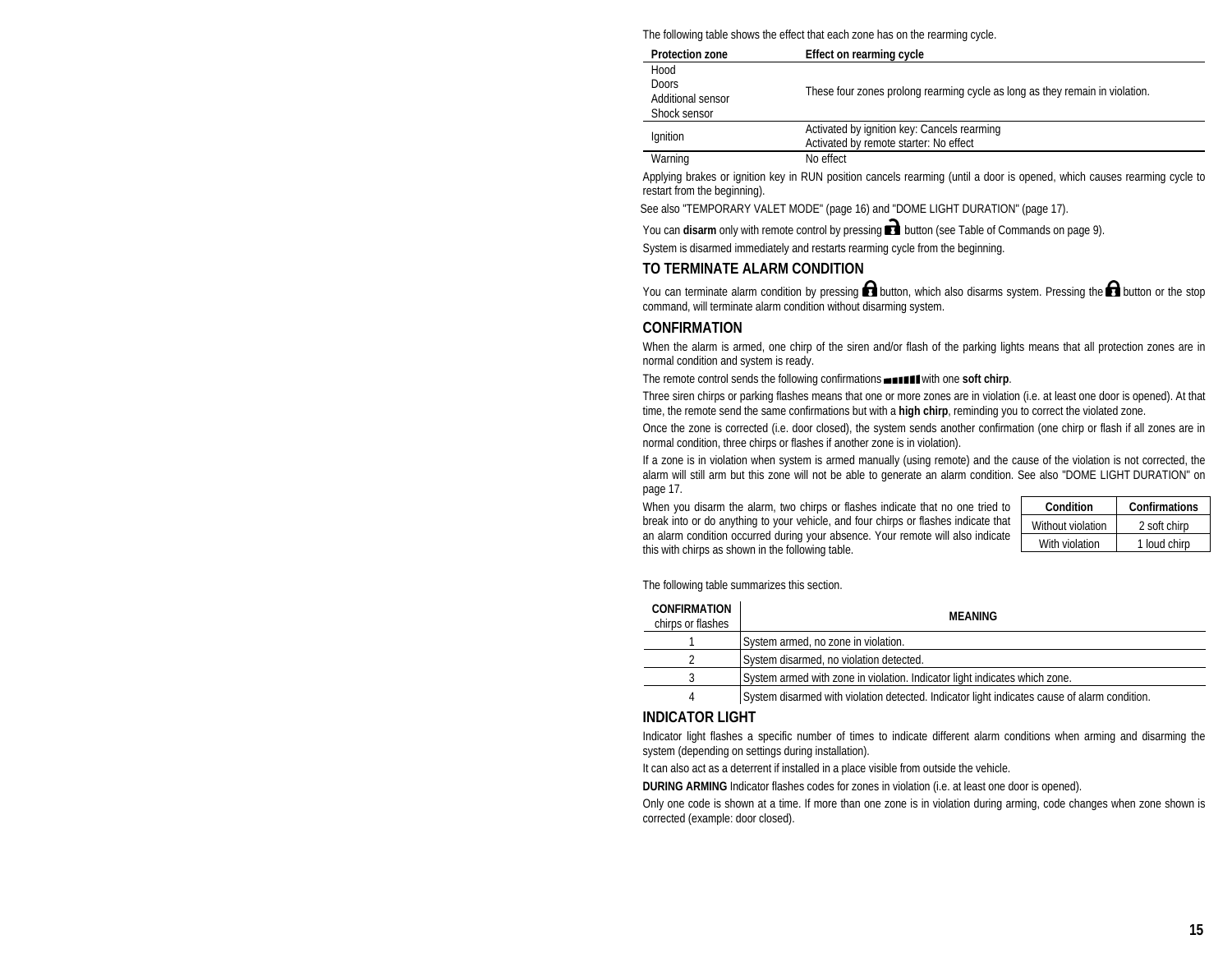**DURING DISARMING** Indicator flashes code for last zone that generated the alarm condition.

Code is shown when you press  $\Box$  button.

This code is repeated until you apply the brakes.

The following table shows the meaning of zone codes (number of flashes).

# **ZONE CODES**

| <b>FLASHES</b>                           | <b>ZONE INDICATED</b>                                                                               |  |
|------------------------------------------|-----------------------------------------------------------------------------------------------------|--|
|                                          | System is armed.                                                                                    |  |
| 2                                        | A door is/was open.                                                                                 |  |
| 3                                        | Hood is/was open.                                                                                   |  |
| 4                                        | Alarm condition is/was detected on shock sensor input.                                              |  |
| 5                                        | Key is/was in ignition position (RUN).                                                              |  |
| 6                                        | Alarm condition is/was detected on additional sensor input.<br>Additional sensor monitors status of |  |
|                                          | Loss of power (+12V battery supply was removed).                                                    |  |
| 8                                        | Alarm status is/has been detected on pre-shock sensor input.                                        |  |
| Indicator can show two other conditions: |                                                                                                     |  |
| CONSTANT DIM LIGHT                       | Indicates that alarm is permanently disarmed.                                                       |  |

| <b>CONSTANT DIM LIGHT</b> | Indicates that alarm is permanently disarmed.<br>See "VALET MODE" on page 16.                                  |
|---------------------------|----------------------------------------------------------------------------------------------------------------|
| <b>RAPID FLASHES</b>      | Indicates that system is in rearming cycle.<br>See " SEMI-PASSIVE REARMING" and "PASSIVE REARMING" on page 14. |

# **SECONDARY FUNCTIONS**

#### **ANTI-LOCK**

When connected, this function prevents system from locking the doors during automatic rearming if key is in the ignition. It can also be connected to a switch to select automatic locking as ACTIVE or INACTIVE.

#### **TEMPORARY VALET MODE (ALARM)**

This mode is used to cancel automatic rearming for an indefinite period.

You will find this mode useful when fuelling up or working on your vehicle.

To activate Temporary Valet Mode, press **button during rearming cycle (indicator light flashes rapidly)**.

When light stops flashing, it confirms that Temporary Valet Mode has been activated.

To cancel this mode, place ignition key in RUN position then remove it; passive rearming is reactivated when you open a door.

You can also arm the system using the remote, which cancels Temporary Valet Mode.

#### **VALET MODE**

This mode is used to deactivate alarm permanently when you take your vehicle in for servicing for de/activate by the remote (see table of commands, page 9) or by the Valet switch. See also Pager on pag Valet switch activates Valet Mode or terminates alarm condition when your **remote control is not available** (lost, batteries dead, etc.).



This switch must be installed in a hidden place known only to regular users of the vehicle.

Ask your installer to tell you where it is.

**TO ACTIVATE VALET MODE**, place ignition key in RUN position (do not start engine) then press Valet switch (for about 3 seconds) until indicator light comes on at half-brightness for 15 seconds or less, parking lights flash four times to confirm that mode was enabled. The indicator light comes on again when engine is stopped or when certain commands are received to remind you that Valet Mode is active.

**TO DEACTIVATE VALET MODE**, place ignition key in RUN position (do not start engine) then press Valet switch (for about 3 seconds) until indicator light goes out, parking lights flash twice to confirm that mode was disabled.

#### **Notes:**

If you perform both sequences one after the other, you need to pause for 3 seconds between the two sequences.

Valet Mode is automatically deactivated when key is turned to the RUN position and/or the engine is remote started for the tenth time. This is to prevent Valet Mode from being left on for long periods.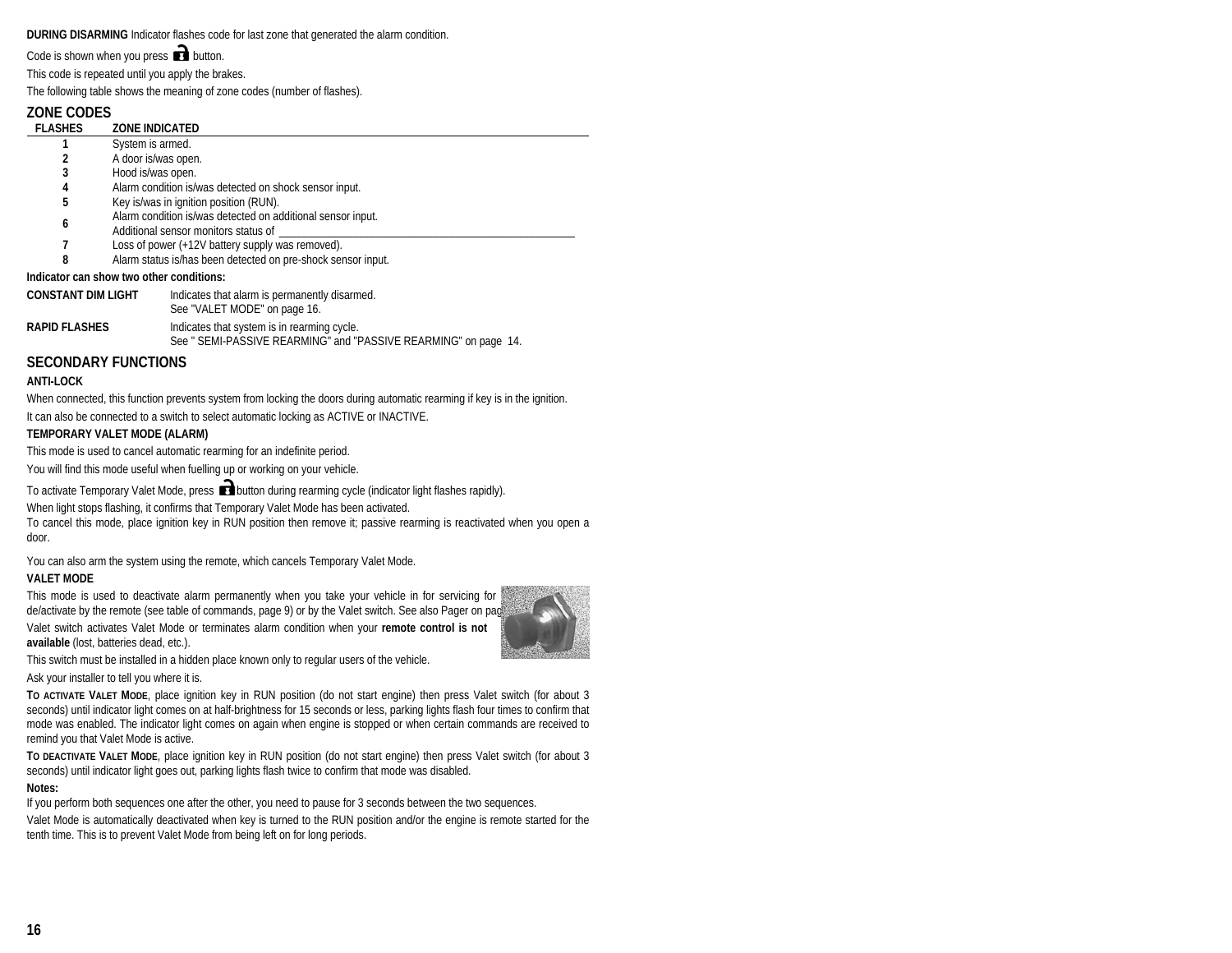# **GLOSSARY**

#### **SIREN**

Siren has six different sounds, i.e., it chirps repeatedly and has six different melodies (only supplied with optional alarm kit). It chirps intermittently (short repeated chirps) during a pre-alarm and continuously during an alarm condition. It can confirm ARM and DISARM commands with short chirps; see table in CONFIRMATION section. This function is programmable as ACTIVE or INACTIVE during installation.

### **HORN**

Horn beeps intermittently (short repeated beeps) during an alarm condition. This function is optional and may require the installation of additional material. Ask your installer for more details.

## **PARKING LIGHTS**

Parking lights flash intermittently (repeated flashes) during a pre-alarm and alarm condition.

Parking lights also confirm that commands have been received.

See table in CONFIRMATION section.

#### **VIOLATION**

Violation means a situation that causes a protection zone to generate an alarm condition; example: a door was opened, etc.

#### **DOME LIGHT DURATION**

The system may turn the vehicle dome light on for 30 seconds upon unlocking command or when engine is stopped by ignition key (depends on programming - optional connection - not applicable in "semi-passive rearming" mode).

On some vehicles, dome light may remain on after all doors have been closed.

If this option applies to your vehicle, rearming cycle is prolonged by the number of seconds during which dome light is kept on by vehicle's factory system.

#### п **Special condition**

If during dome light duration, a "Lock" command is sent while a door is opened, system arms and ignores door violation; if door is still open 45 seconds after dome light duration ends, system recognizes door violation and changes to alarm condition.

## **LOCK/UNLOCK COMMANDS AND ALARM SYSTEM ARMING/DISARMING**

If your vehicle is equipped with electric door locks, several functions can be operated by remote control.

#### **These features are optional and may require purchasing additional equipment. Consult your dealer for advice.**

Arming and disarming the security system also controls Lock/Unlock functions. The arming/disarming functions only apply to models equipped with a security system.

The following systems can be controlled:

- •Door locks
- •Trunk or hatchback release
- •Interior lights

# **LOCK / ARM**

Press the  $\blacksquare$  button, doors are locked and alarm system is armed, parking lights flash once and siren chirps once (if programmed during installation) to confirm command has been received and that none of the protected zones is in violation.

Parking light confirmation is sent as many times as command is repeated so you are sure that system has received the command. Audible confirmation is also repeated (siren or horn depending on programming) if option "Confirmation on 2nd lock" is activated (during installation).

If a zone is in violation during arming, confirmation is different (3 flashes or chirps) to warn you. See table of alarm codes to know which zone is in violation.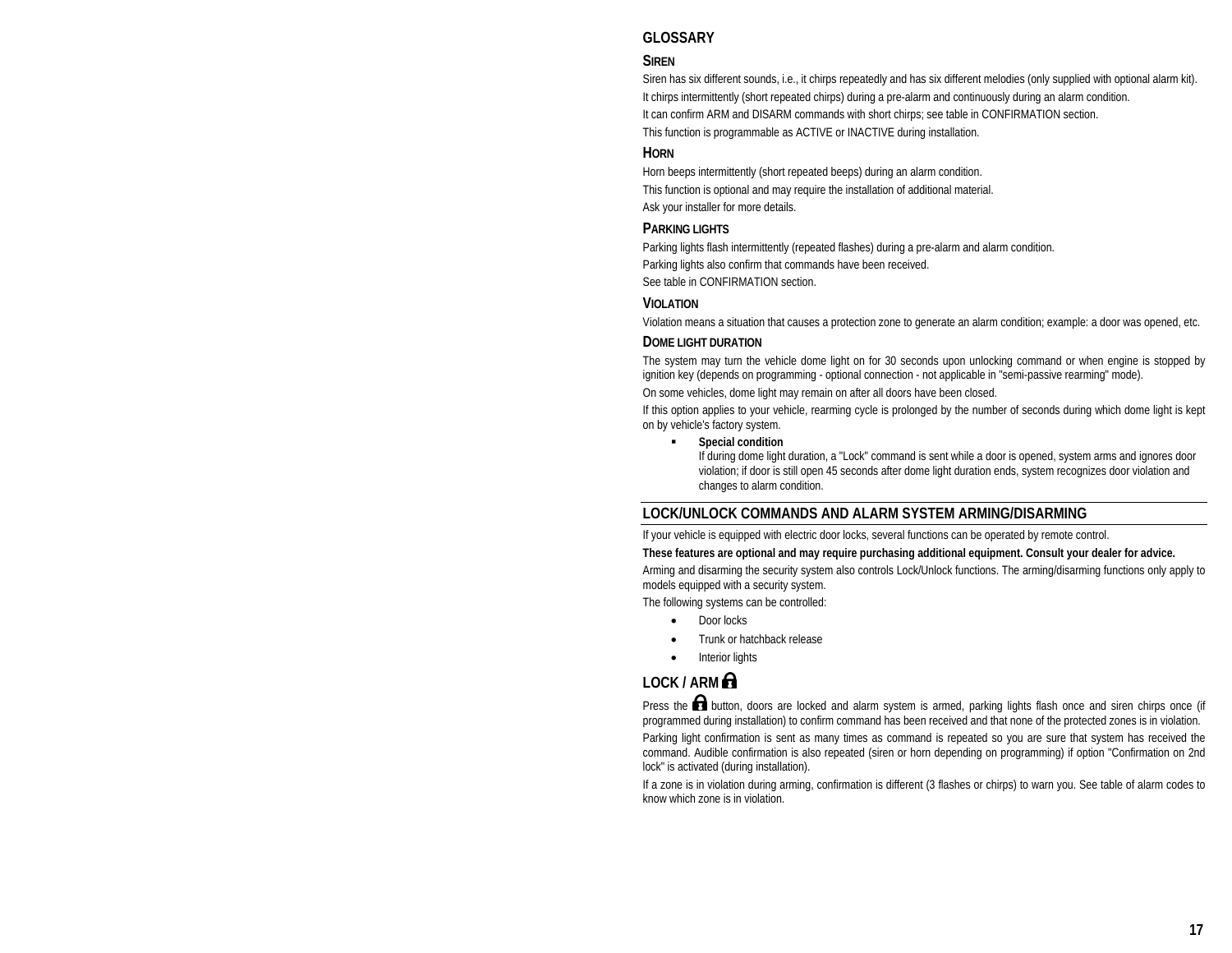# UNLOCK / DISARM **R**

Press the **button**, doors are unlocked and alarm is disarmed, parking lights flash and siren chirps twice to confirm command has been received and that no alarm condition was generated during your absence.

If there was a violation, confirmation is different (4 flashes or chirps) to warn you. See table of alarm codes to know which zone generated alarm condition.

The "Unlock" function can be programmed and connected in such a way that the first Unlock command only unlocks the driver's door, while a following Unlock command unlocks the other door(s) (optional connection during installation).

Dome light will turn on for 30 seconds every time Unlock command is sent (not applicable in semi-passive mode)(optional connection during installation).

This 30-second duration is cancelled when Lock command is sent, brakes are applied or key is inserted in ignition and turned to RUN position.

# **TRUNK RELEASE**

(This feature must be enabled during installation).

Press the  $7\rightarrow$  button and hold it for 4 second, the trunk is released and parking lights flash three times to confirm command has been executed. The remote shows the trunk opening.

Trunk cannot be released if ignition key is in "**RUN**" position.

Furthermore, if alarm is armed and system is not equipped with an additional sensor capable of detecting trunk release (optional equipment not included), opening of trunk with remote control will not be possible.

In this case, parking lights flash once and remote control vibrates once to confirm that command has been received but trunk could not be released.

If you are not sure you have received confirmation, repeat command. System will repeat confirmation as often as you wish.

If your vehicle is equipped with a factory installed security system and that this system is neutralized by the trunk release command, remember to rearm it after trunk is closed ("Lock" command).

#### SYSTEM EQUIPPED WITH AN ADDITIONAL SENSOR  $\Box$ .

If your system is equipped with a sensor designed to monitor status of trunk (added at time of installation), parking lights will flash three times to confirm command was received. When trunk is released, 3 chirps are emitted to warn that alarm will not take into account the status of this zone or the shock sensor's zone for the next 5 minutes. If you do not release trunk within 10 seconds, the system will rearm trunk automatically.

The timer is reset each time the command is repeated, which allows a new 5-minute period to close the trunk lid.

The system will sound a chirp when trunk is closed to confirm it has been rearmed. If trunk is open for more than 5 minutes, the system switches to alarm status.

## **AUTOMATIC LOCK/UNLOCK**

Programmable as **Active** or **Inactive** during installation.

This function locks doors when ignition key is in 'RUN' position, engine is running and brakes are applied.

Doors are unlocked when key is turned from 'RUN' to 'OFF' or when Continuous Mode (Including Turbo Mode) is activated or when a safety sequence is detected.

If Unlock function is set to unlock only driver's door on the first command, Automatic Unlock function will unlock driver's door only. If dome light is connected to system, it comes on when an Automatic Unlock occurs.

This function is: Active | | Inactive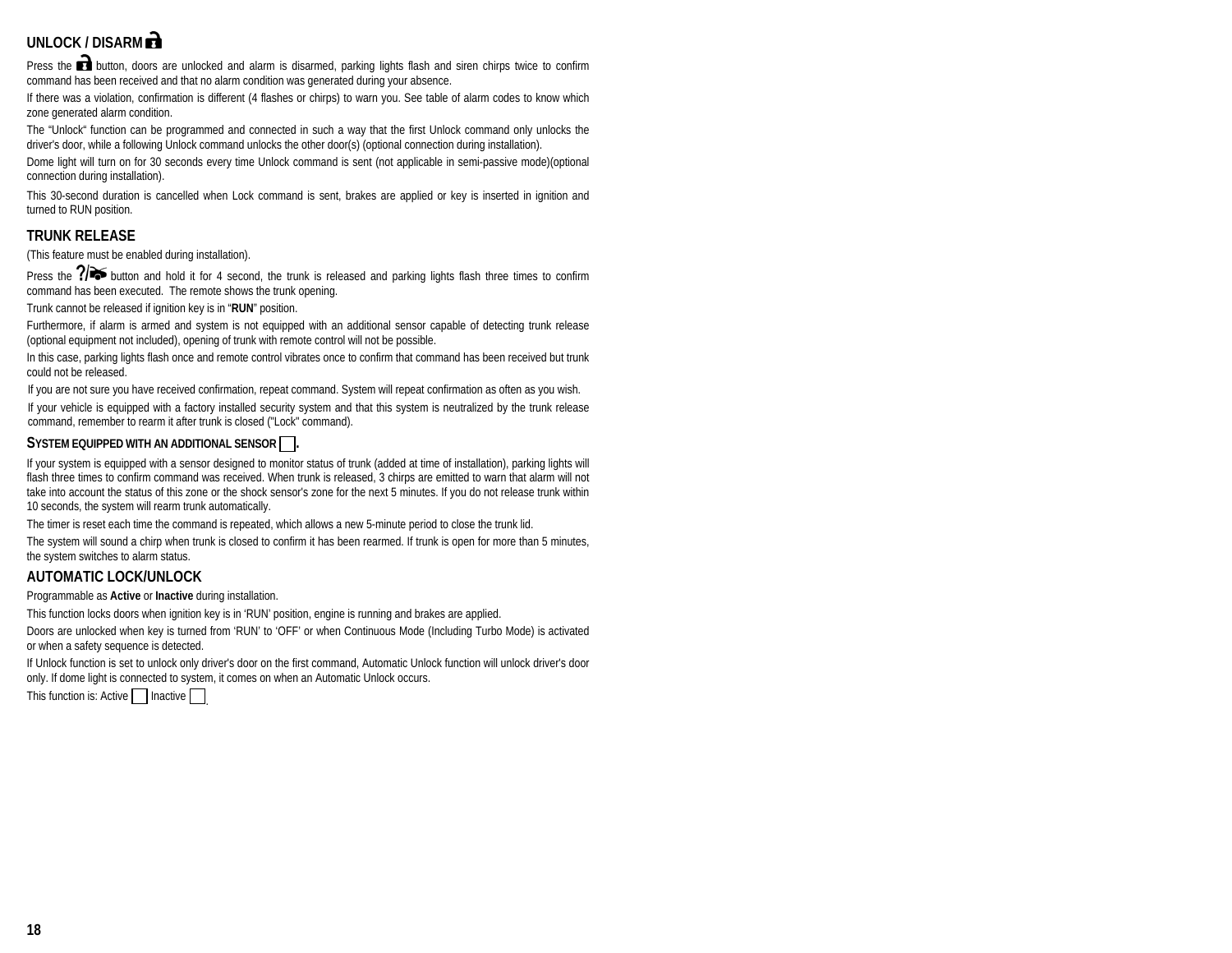# **OTHER COMMANDS**

# **ANTITHEFT (CIRCUIT DISABLER)**

Programmable as **Active** or **Inactive** during installation.

Your Remote Starter is equipped with an antitheft system. This system, when enabled, consists of an output that controls a relay that cuts all circuits required to operate your vehicle (optional connection).

There are two types of antitheft systems.

# **"PASSIVE ARMING" TYPE ANTITHEFT /**

This type of antitheft system arms automatically when ignition key is turned from **RUN** to **OFF** and remains **OFF** for one minute. It can also be armed manually by sending a Lock command (unless ignition key is in **RUN position**).

#### **DISARMING**

Antitheft system is disarmed for one minute when you send an Unlock command.

If ignition key is not turned to 'RUN' position within one minute, system automatically rearms, thus preventing an intruder from starting your vehicle, even with ignition key. The indicator light (optional) blinks rapidly during rearming, and then continuously when antitheft system is armed.

It can be connected so that horn sounds if an intruder tries to start your vehicle when antitheft is armed.

# **"ACTIVE" TYPE ANTITHEFT <b>Q**

This type of antitheft system is armed by sending a 'Lock' command (unless ignition key is in 'RUN' position) and is disarmed by sending an 'Unlock' command. The indicator light (optional) blinks continuously when antitheft system is armed (if the AstroStart security system is not armed) .

#### **VALET MODE (**Antitheft**)**

The Antitheft function can be deactivated for the same reasons and in the same way as the Antitheft system. See "Valet mode" details on page 16.

## **PARKING LIGHTS STATUS**

The system can advise you that the vehicle's lights have been on for more than ten seconds after the engine was stopped (additional optional equipment required).

The message is sent again after 30 seconds and then every two minutes for as long as the lights remain on.

This function is only available on gas-powered and hybrid vehicles.

#### **INDICATOR LIGHT**

An optional indicator light (LED) can be added to the system to show the status of the safety sequence (on vehicles equipped with a manual transmission), and the status of the safety system, the antitheft system or the Valet Mode. See 'Indicator Light' in the 'Safety System' Section.

The following table shows the codes displayed by the indicator light when performing the safety sequence.

| <b>Repeated flashes</b> | <b>Phase or Status</b>                                              |
|-------------------------|---------------------------------------------------------------------|
| 3 double flashes        | Start of sequence.                                                  |
| 2 double flashes        | Door open.                                                          |
| double flash            | Door closed (waiting for engine to stop).                           |
| 1 single flash          | Valid safety sequence (system is ready to receive a start command). |
| Fast (10 sec.)          | Invalid sequence (sequence must be started over from beginning).    |

## **UTILITY COMMANDS**

These commands allow you to control most of the vehicle accessories depending on what was connected during installation (headlights, defroster, etc.). For more information, check with your technician.

To activate these functions, simultaneously press the buttons as shown in the following table.

| Commands             | <b>Buttons</b>       | Corresponding accessory | Duration |
|----------------------|----------------------|-------------------------|----------|
| UTILITY 1*           | $? \triangleright$ A |                         |          |
| UTILITY <sub>2</sub> | ?⁄≫ छे               |                         |          |

The accessory associated to each of these commands is activated for the duration set at time of installation.

The delay can be canceled by repeating the command.

\* Programmable at time of installation : The "trunk" command can activate the utility 1.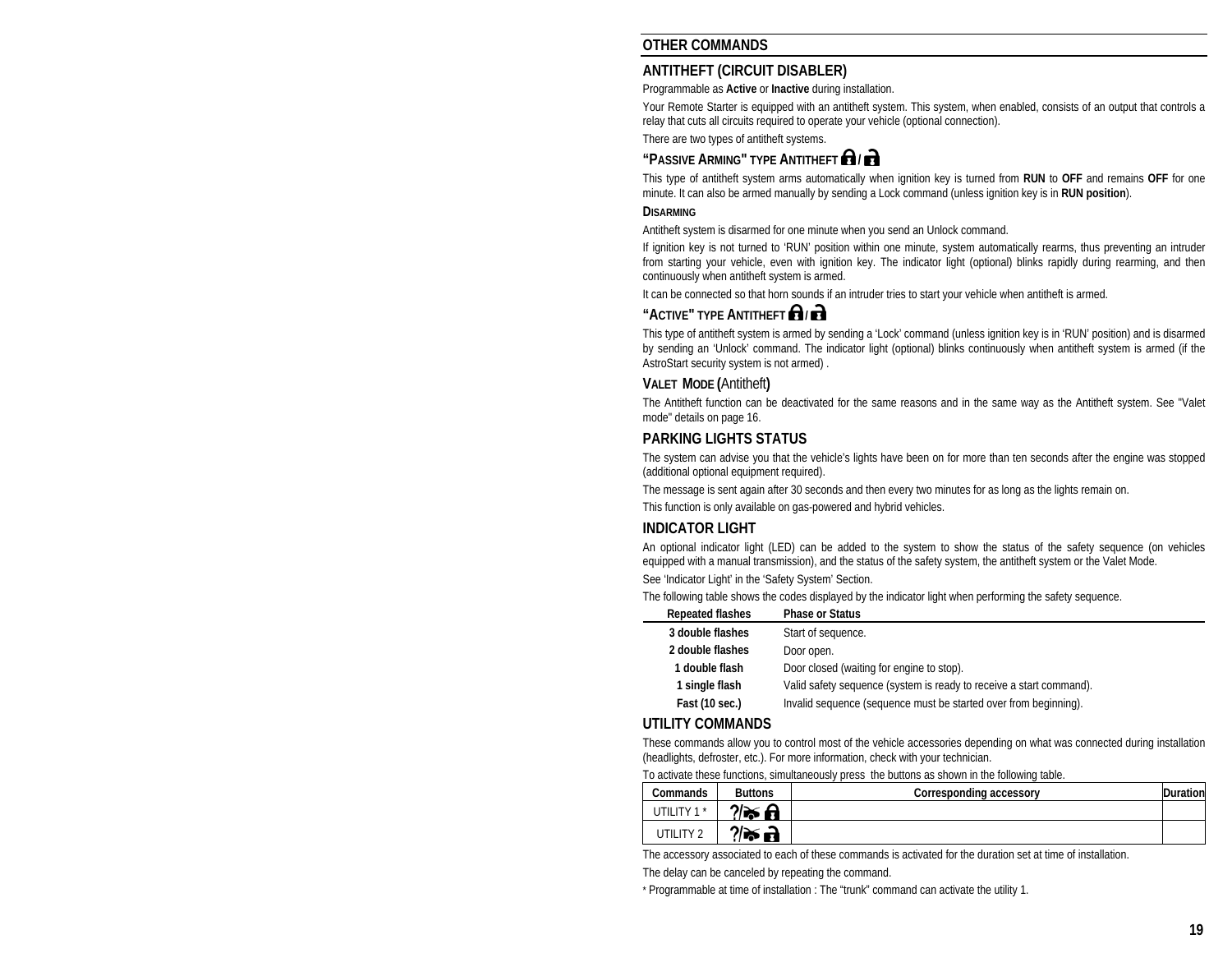# **CAR FINDER**

Press  $\bigcap$  and  $\bigcap$  buttons simultaneously.

This function sounds the **horn** (short melody) and flashes the **parking lights** so you can locate your vehicle in a large parking lot.

# **PANICPANIC**

To activate the panic mode, press and hold more than 4 seconds on either the  $\bigcap$  or the  $\bigcap$  button.

This command activates all deterrents that are connected to the system, **parking lights**, **horn**, **siren** and **dome light** for 30 sec.  $\Box$  or 60 sec.  $\Box$  depending on programming made during installation.

Panic mode is used

to attract attention if you are experiencing difficulties.

If you are inside the vehicle when **Panic Mode is activated**, press on the brake pedal to lock doors (optional connections required) and neutralize antitheft (60 sec. if doors were already locked). As long as the cycle is not over, applying the brakes resets the sequence from the beginning every time.

This command will not be executed if engine is kept running by ignition key. Use the stop command to abort panic mode.

# **START FAIL CODES**

When a remote start attempt fails, it is possible to determine what caused the failure to start.

When this occurs, the remote flashes the parking lights icon the number of times that corresponds to the start fail code.

The table below lists the various start fail codes. Note that this code is only displayed once.

| Code          | <b>Failure to start details</b>                                                 |
|---------------|---------------------------------------------------------------------------------|
|               | Module has received a Stop command (remote or timer).                           |
| $\mathfrak z$ | Brakes were applied during or after start sequence or module overload occurred. |
| 3             | Stopped by alarm.                                                               |
| 4             | Engine does not crank when starting sequence is initiated.                      |
| 5             | Start command ignored because hood is open.                                     |
| 6             | Safety sequence not valid during start sequence.                                |
|               | Start command ignored because key is in ignition (in "Run" position).           |
| 8             | Remote starter main switch is OFF.                                              |
| 9             | Runtime has elapsed.                                                            |
| 10            | Remote starter attempted to start engine three times unsuccessfully.            |
| 11            | Remote starter sensed engine was already running.                               |
| 12            | Engine is over-revving (RPM > 3000)(programmable at time of installation).      |
| 13            | Engine not cranking fast enough during start sequence.                          |
| 14            | Security sequence has been invalidated by status of parking brake.              |
| 15            | Security sequence has been invalidated by opening of one or more doors.         |
| 16            | Internal failure of module.                                                     |
| 19            | Module does not detect manual interface.                                        |
| 20            | Consult your dealer.                                                            |

If any of these start fail codes persist, consult your dealer.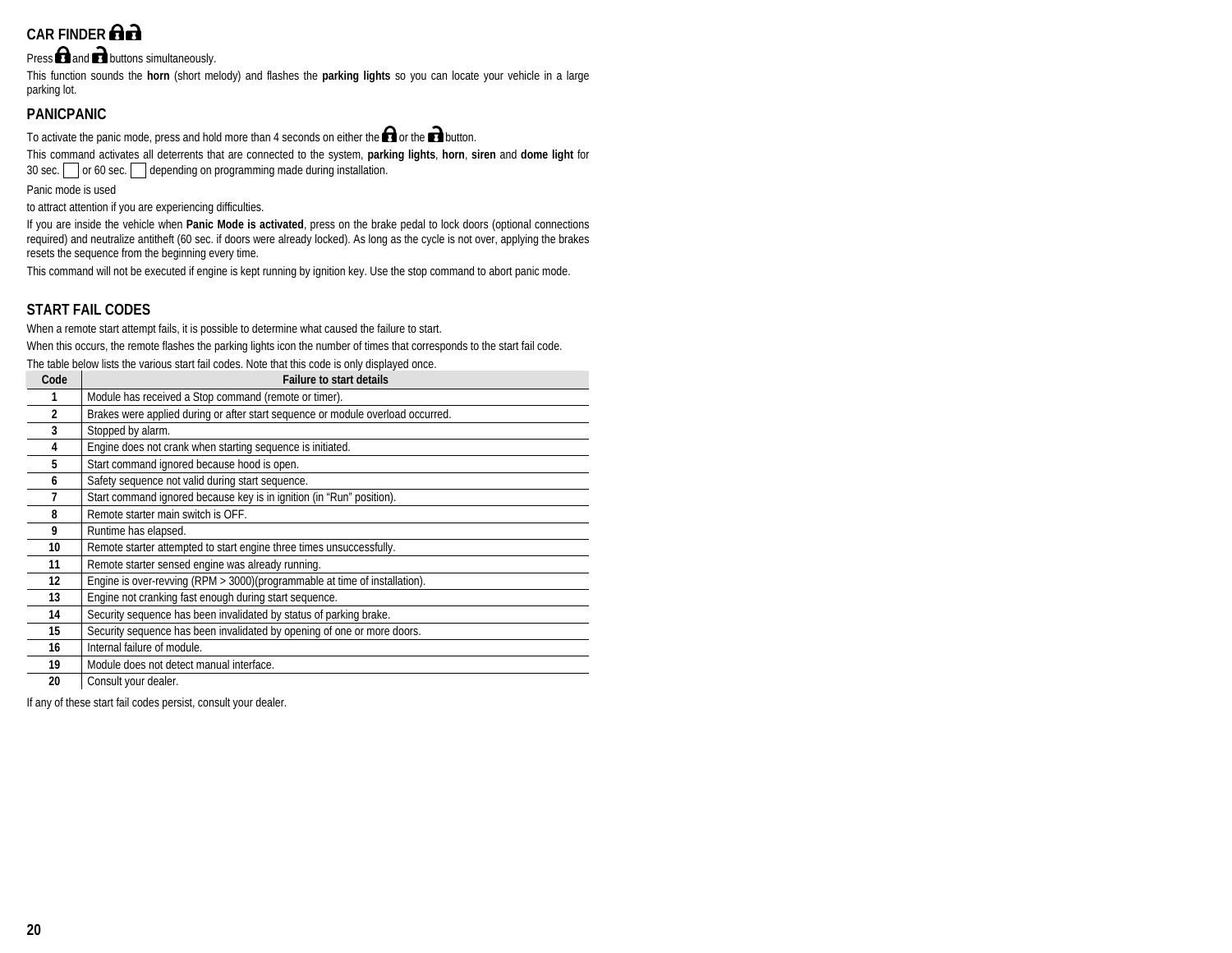# **CODE LEARNING OF ADDITIONAL TRANSMITTER(S)**

Four different remote controls can be programmed for a given vehicle. If a fifth remote is added, the first remote is deleted. **Note**: When the first code learning command is sent, all the old codes are cleared out. therefore if you want to add a new remote, all the old ones must be reprogrammed as well.

One or more remote transmitters can be added. To do this, the programming is accessed as follows:

- п Open hood. (Hood switch must be present and operational. – See "Safety checks" on page 21
- ä. Place key in the ignition and turn to the "RUN" position
- п Apply the brakes once
- п You now have 10 seconds to turn the key from "RUN" to the "OFF" position 3 times.
- п If this sequence is correctly carried out, the control module flashes parking lights (4 flashes). You may then proceed to the next step.
- п Press the **DIFF** button on the new remote control. When access code of new remote control is memorized, the control module will confirm with flashing parking lights (1 flash).
- п Repeat the above procedures for each remote control that has to be programmed (up to 4 remotes).
- п Apply the brakes.

New remote(s) is (are) now added to the system.

If your vehicle is equipped with a function that automatically sets driver preferences (seat, mirrors, etc.) and the system is configured to control it, the remote controls programmed in positions 1 and 2 will control the settings for the first driver and the remote controls programmed in positions 3 and 4 will control the settings for the second driver. If you only have two remote controls, program the first one twice and the second one twice to occupy the four memory locations of the system.

# **SAFETY CHECKS**

In order to maintain a high safety standard, proceed with the following checks every month.

## **HOOD SWITCH**

- •Remote start your vehicle.
- •Open hood.

Engine should stop as soon as hood is opened.

If engine does not stop immediately, turn main switch to **OFF** position **and leave it off until situation is rectified.** Contact your service center.

## **GEARSHIFT CHECK APPLICABLE TO AUTOMATIC TRANSMISSION VEHICLES**

If key **must** be in ignition for gearshift to be moved out of **P**, your vehicle is safe as long as keys are kept away from children. If, on the other hand, gearshift can be put in gear without key being in ignition, proceed with this simple check.

- •Make sure that the parking brake is applied.
- •Put gearshift in gear (**D**).
- •Remain in the vehicle and be ready to apply brakes.
- •Start vehicle with remote starter.
- •Repeat these steps with gearshift in every position other than **Park** and **Neutral**.

If starter reacts within 90 seconds (which is not safe), turn main switch to OFF position **and leave it off until situation is rectified**. Contact your service center.

- •Make sure that the parking brake is applied.
- •With gearshift in **P**, start vehicle with remote starter.
- •Remain in vehicle and **be ready to apply brakes**.
- •**Without applying brakes**, move gearshift out of P.

If, without applying brakes, engine does not stop immediately (which is not safe), turn main switch to **OFF** position **and leave it off until situation is rectified.** Contact your service center.